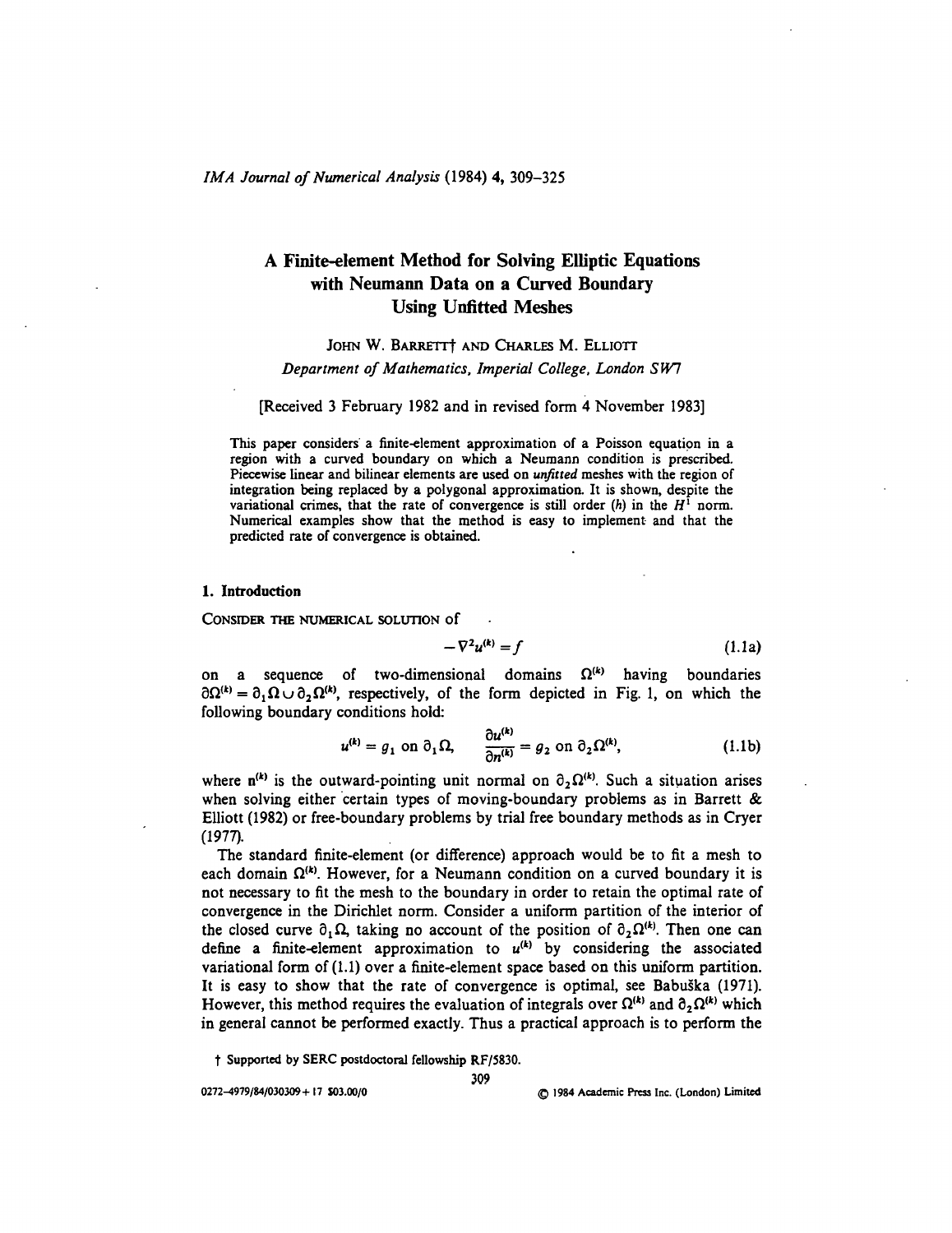

integrals over approximations  $\Omega_h^{(k)}$  and  $\partial_2 \Omega_h^{(k)}$ . It is the purpose of this paper to show that for the simplest trial spaces—piecewise linears on triangles and piecewise bilinears on rectangles—that by approximating the curved boundary by a straight line in each element the resulting approximation retains the optimal order of accuracy in the Dirichlet norm. Clearly more sophisticated trial spaces require a more elaborate approximation of the boundary to retain this optimality.

Although the effect of domain perturbation and numerical integration in the case of homogeneous Dirichlet boundary conditions is well understood (see, for example, Ciarlet & Raviart, 1972; Ciarlet, 1978; Wahlbin, 1978), very little work has appeared concerning the Neumann problem. Oganesyan (1966) and Strang & Fix (1973) consider the effect of domain perturbation for the Neumann problem when using a fitted triangular mesh. However, the present authors are unaware of any work which has appeared concerning the use of an unfitted mesh. Clearly the use of unfitted meshes has useful practical applications for free and moving-boundary problems as at each step one would only have to adjust the domain of integration and not the mesh—leading to a considerable saving in effort and computing time. The technique offers also a computationally simple approach to solving a single elliptic equation with a Neumann condition on a given curved boundary which occurs, for example, in exterior flow problems.

The outline of the paper is as follows: in the next section we describe our technique more precisely. In Section 3 we study a domain perturbation of a boundary value problem which plays an important role in the derivation of our error estimate. One should note that the analysis of Oganesyan (1966) and Strang & Fix (1973) for fitted meshes does not generalize in a straightforward manner to deal with the present technique. We piece together the various estimates to prove our main theorem in Section 4. Finally, in Section 5, we discuss the numerical implementation of the method, including the use of numerical integration, and report on some numerical computations.

Throughout this paper we adopt the following notation. With  $\mathbb N$  the set of natural numbers and  $G$  a bounded open region in  $\mathbb{R}^n$ , setting

$$
|\alpha|=\sum_{i=1}^n |\alpha_i|
$$

for  $\alpha \in \mathbb{N}^n$  we define the following norms and semi-norms for a function w defined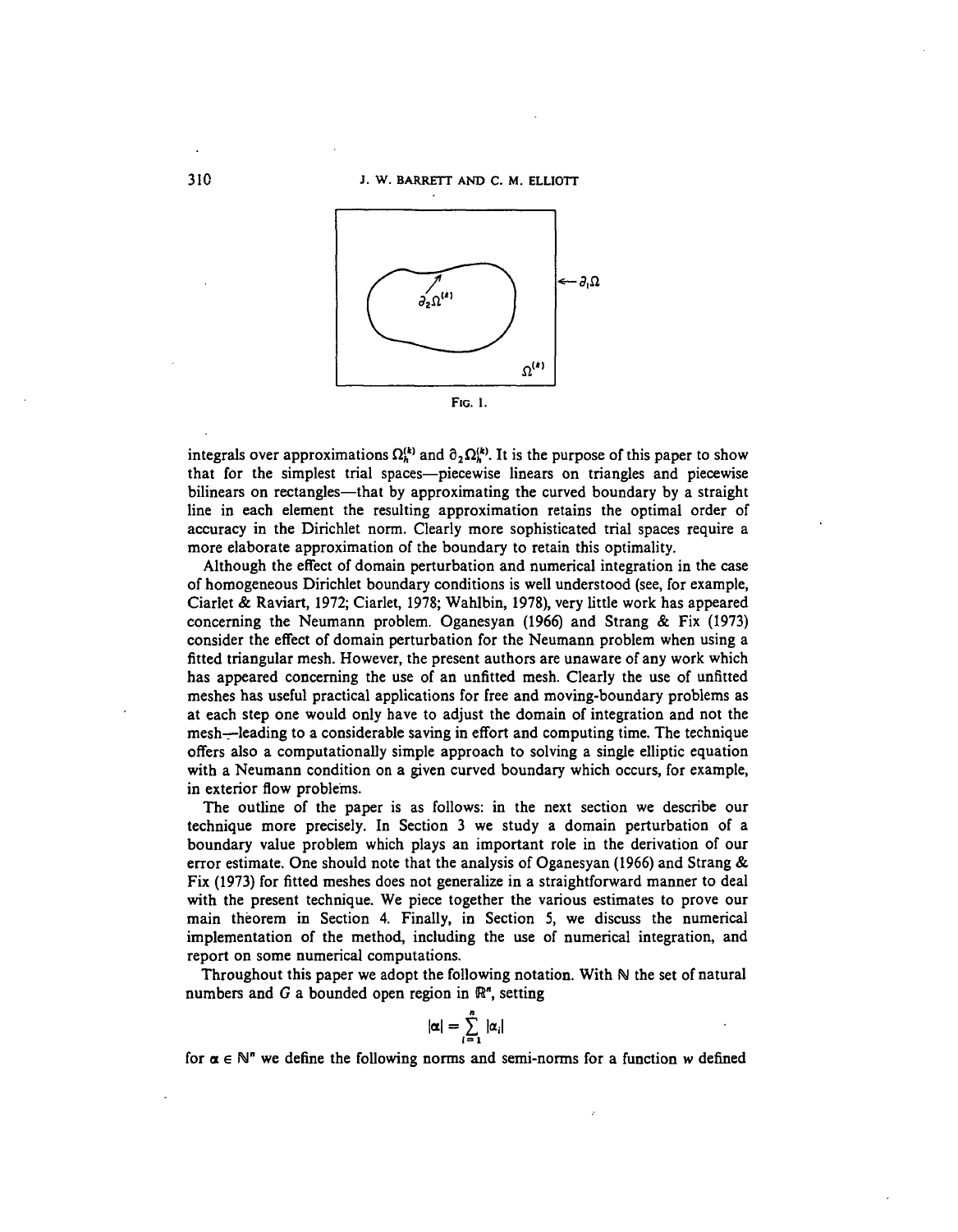on *G:*

$$
||w||_{0, p, G} = \left[ \int_G |w|^p \, dx \right]^{1/p}, \qquad |w|_{m, p, G} = \left[ \sum_{|\alpha| = m} ||D^{\alpha}w||_{0, p, G}^p \right]^{1/p},
$$
  

$$
||w||_{m, p, G} = \left[ \sum_{k=0}^m |w|_{k, p, G}^p \right]^{1/p}, \qquad ||w||_{m, G} = ||w||_{m, 2, G},
$$
  

$$
|w|_{m, G} = |w|_{m, 2, G},
$$

where  $m \in \mathbb{N}$  and  $p \ge 1$ . If  $p = \infty$ , then we define

$$
|w|_{m,\,\infty,\,G} = \max_{|\alpha| = m} \operatorname{ess} \sup_{x \in G} |D^{\alpha}w|, \qquad ||w||_{m,\,\infty,\,G} = \max_{|\alpha| \leq m} \operatorname{ess} \sup_{x \in G} |D^{\alpha}w|.
$$

The Banach spaces of functions associated with the norms  $\|\cdot\|_{0,p,G}$ ,  $\|\cdot\|_{m,p,G}$ ,  $|| \cdot ||_{m,G}$  are then, respectively,  $L^p(G)$ ,  $W^{m,p}(G)$  and  $H^m(G)$ . The measure of a domain G is denoted by m(G) and C denotes a positive constant, independent of *h,* whose value may change in different relations.

#### 2. The Technique

Let  $\Omega$  be a bounded open region in  $\mathbb{R}^2$  with a boundary  $\partial\Omega$  such that  $\partial\Omega = \overline{\partial_1\Omega} \cup \overline{\partial_2\Omega}$ , where  $\partial_1\Omega$  and  $\partial_2\Omega$  are non-empty and disjoint. We assume that either  $\partial_i \Omega$  are closed curves or that  $\overline{\partial_1 \Omega} \cap \overline{\partial_2 \Omega} =$  {finite number of points P<sub>i</sub>}. We assume also that  $\partial_2 \Omega$  is smooth and that  $\partial_1 \Omega$  is polygonal. Let  $f \in L^2(\Omega)$ ,  $g_1 \in H^1(\Omega)$ and  $g_2 \in L^2(0_2 \Omega)$ , then we shall approximate the problem: find  $u \in H^1(\Omega)$  with  $u - g_1 \in H^1_{E_0}(\Omega)$  such that

$$
(\nabla u, \nabla v)_{\Omega} = (f, v)_{\Omega} + \langle g_2, v \rangle_{\partial_2 \Omega}, \quad \forall \ v \in H^1_{E_0}(\Omega), \tag{2.1}
$$

where the following notation has been adopted for  $G \subseteq \mathbb{R}^2$  and  $\partial G = \overline{\partial_1 G} \cup \overline{\partial_2 G}$ :

$$
H^1_{E_0}(G) = \{ w \in H^1(G) : w = 0 \text{ on } \partial_1 G \}
$$

and

$$
(\mathbf{w}_1, \mathbf{w}_2)_G = \int_G \mathbf{w}_1 \cdot \mathbf{w}_2 \, d\mathbf{x}, \, \langle \mathbf{w}_1, \mathbf{w}_2 \rangle_{\partial G} = \int_{\partial G} \mathbf{w}_1 \cdot \mathbf{w}_2 \, ds.
$$

Equation (2.1) is the weak formulation of the mixed boundary-value problem:

$$
-\nabla^2 u = f \text{ in } \Omega, \quad u = g_1 \text{ on } \partial_1 \Omega, \quad \frac{\partial u}{\partial n} = g_2 \text{ on } \partial_2 \Omega,
$$
 (2.2)

where n is the outward pointing unit normal to  $\partial_2 \Omega$ .

Let  $\mathscr{D}^*$  be a bounded set in  $\mathbb{R}^2$  containing  $\Omega$  which is the union of a collection of elements {e} with disjoint interiors. The elements *{e},* which we assume to be regular (see Ciarlet, 1978, p. 124), are either triangles or rectangles whose diameters are less than *h* in length. Thus the domain  $\mathscr{D}^*$  is dependent on *h*, that is  $\mathscr{D}^* \equiv \mathscr{D}^*(h)$ . Then we define the domain  $\mathscr{D} \equiv \mathscr{D}(h)$ :

$$
\mathscr{D} \equiv \bigcup_{e \in \beta} e, \quad \beta \equiv \{e \in \mathscr{D}^* : e \cap \Omega \neq \{\phi\}\}.
$$
 (2.3)

We shall assume that the elements *e* fit the boundary  $\partial_1 \Omega$ , that is  $\partial_1 \mathcal{D} \equiv \partial_1 \Omega$ , and if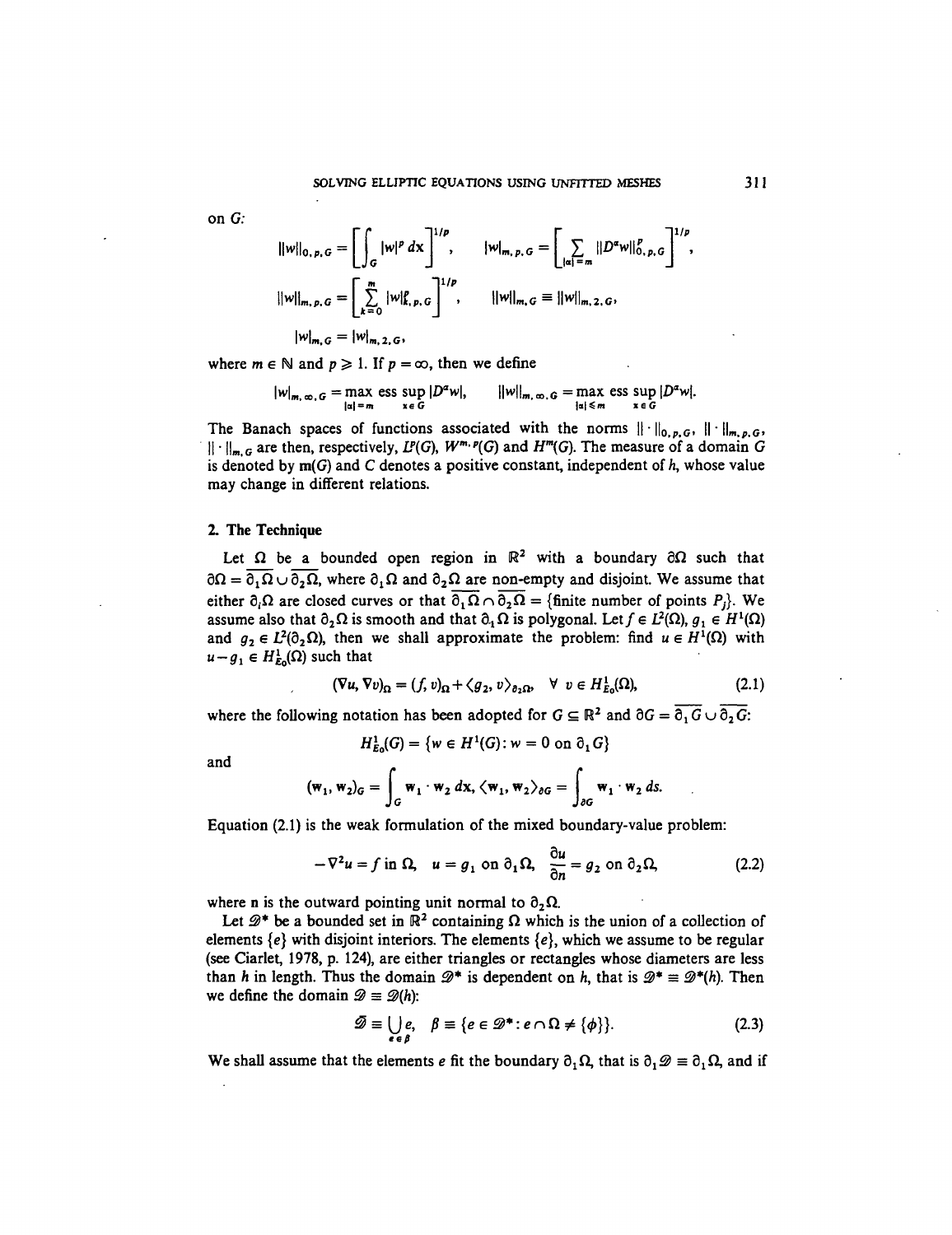$\partial_1 \Omega \cap \partial_2 \Omega \neq \{ \phi \}$  then each point of intersection is taken to be a vertex of an element. A polygonal domain  $\Omega_h$  approximating  $\Omega$  is constructed in the following way. If for an element  $e$ ,  $\partial_2 \Omega \cap e \neq {\phi}$ , then the arc of  $\partial_2 \Omega$  in *e* is approximated by its chord joining the points where it intersects the boundary of the element. If  $\partial_2 \Omega$ crosses the boundary of the element more than twice then the approximating chord is taken to be that which joins the first point of entry to the last point of exit. The resultant piecewise linear approximation to  $\partial_2\Omega$  is denoted by  $\partial_2\Omega_h$  and  $\Omega_h$  is then the open bounded domain in  $\mathbb{R}^2$  with boundary  $\partial \Omega_h = \overline{\partial_1 \Omega} \cup \overline{\partial_2 \Omega_h}$ . Examples of the construction of the boundary  $\partial_2\Omega_h$  for rectangular elements are given in Fig. 2.

The approximation to  $u \in H^1(\Omega)$  will be a function U whose domain of definition is  $\mathscr{D}_h$ , where

$$
\mathscr{D}_h \equiv \bigcup_{e \in \beta_h} e, \quad \beta_h \equiv \{e \in \mathscr{D}^* : e \cap \Omega_h \neq \{\phi\}\},\tag{2.4}
$$

and in general  $\beta_k \neq \beta$  because of the possibility that a boundary element may have an edge with two vertices on a convex arc of  $\partial_2 \Omega$ . Also U will belong to a finitedimensional space  $S^h_{\mathcal{E}}(\mathcal{D}_h)$ , where either

$$
S^{h}(\mathcal{D}_{h}) = \{ W \in C(\mathcal{D}_{h}) : W \text{ is linear on each triangle} \}
$$
  

$$
S^{h}(\mathcal{D}_{h}) = \{ W \in C(\mathcal{D}_{h}) : W \text{ is bilinear on each rectangle} \},
$$
 (2.5a)

or

$$
S_0^h(\mathcal{D}_h) = \{ W \in S^h(\mathcal{D}_h) \colon W = 0 \text{ on } \partial_1 \Omega \}
$$
 (2.5b)

and

$$
S_E^h(\mathcal{D}_h) = \{ W \in S^h(\mathcal{D}_h) : W(x_i) = g_1(x_i) \text{ for each vertex } x_i \text{ on } \partial_1 \Omega \}. \tag{2.5c}
$$

Thus we have  $S^h(\mathcal{D}_h) \subset H^1(\mathcal{D}_h)$  and  $S_0^h(\mathcal{D}_h) \subset H^1_{E_0}(\mathcal{D}_h)$ . The space  $S^h(\mathcal{D}_h)$ , in either case, has the following approximation property: for  $w - g_1 \in H_{E_0}^1(\mathscr{D}_h) \cap H^2(\mathscr{D}_h)$  there exists an interpolate  $r_h w \in S_E^h(\mathscr{D}_h)$  such that

$$
|w - r_h w|_{0, \mathcal{D}_h} + h|w - r_h w|_{1, \mathcal{D}_h} \leq C h^2 |w|_{2, \mathcal{D}_h},
$$
\n(2.6)

where *C* is a constant independent of w and *h* (see Ciarlet, 1978, p. 124).

Assuming  $\{f, g_2\}$  are the restrictions on  $\overline{\Omega}$  of functions  $\{\hat{f}, \hat{g}_2\}$  defined on  $\mathbb{R}^2$ which are smooth in a neighbourhood of  $\Omega$ , containing  $\Omega_h$ , the finite-element approximation to (2.1) we wish to present and analyse is: find  $U \in S^h_{\mathcal{E}}(\mathcal{D}_h)$  such that

$$
(\nabla U, \nabla V)_{\Omega_h} = (\tilde{f}, V)_{\Omega_h} + \langle \hat{g}_2, V \rangle_{\partial_2 \Omega_h} \ \forall \ V \in S_0^h(\mathscr{D}_h). \tag{2.7}
$$



**FIG. 2.**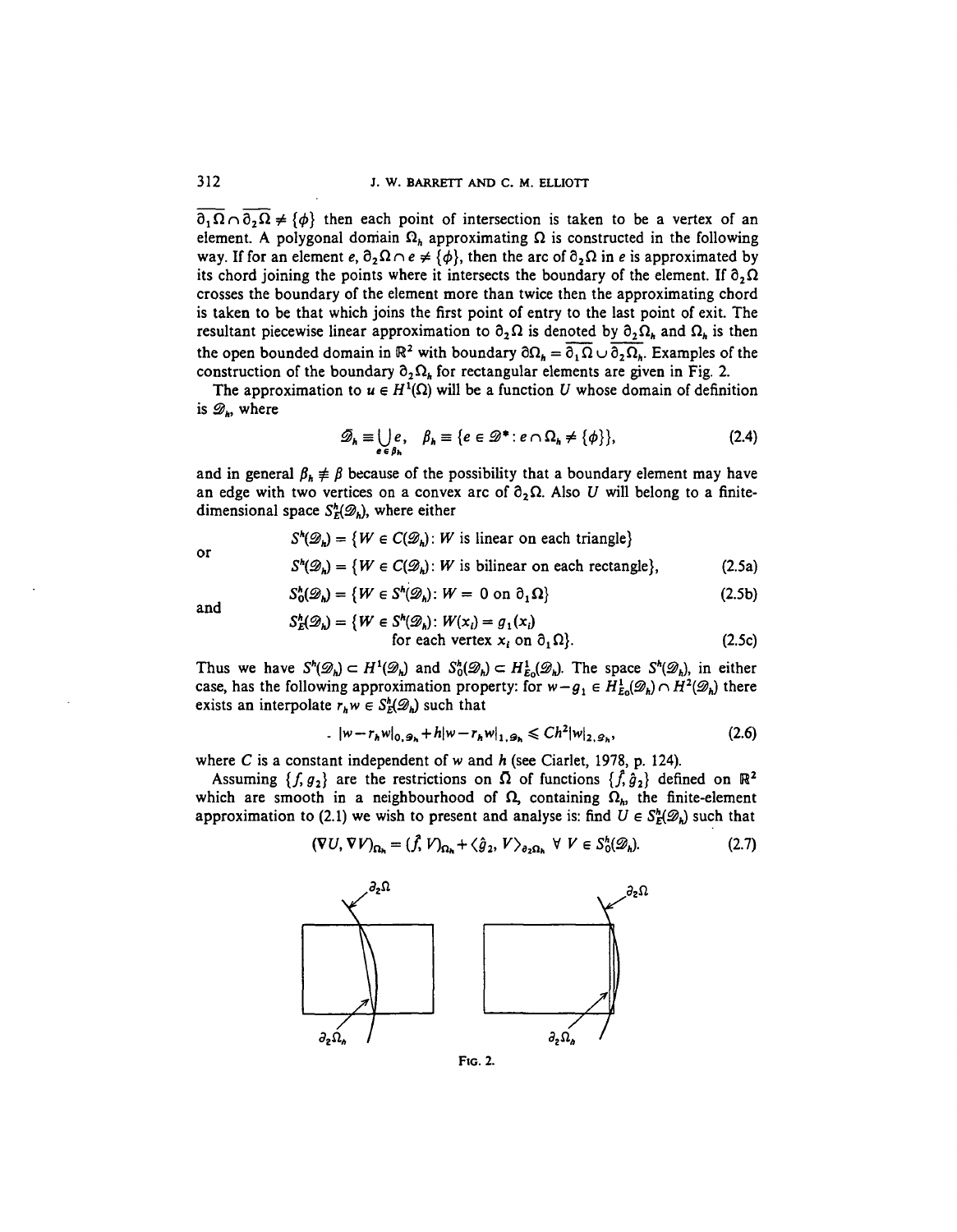The reason for considering (2.7) rather than: find  $U \in S^h_E(\mathscr{D})$  such that

$$
(\nabla U, \nabla V)_{\Omega} = (f, V)_{\Omega} + \langle g_2, V \rangle_{\partial_2 \Omega}, \ \forall \ V \in S_0^h(\mathscr{D}), \tag{2.8}
$$

where  $S^h(\mathscr{D})$  and  $S^h(\mathscr{D})$  are the obvious generalizations of (2.5), is that the integrals in (2.8) are over regions with curved boundaries and thus being difficult to evaluate (2.8) is not a practical method. The use of (2.7) in place of (2.8) is a so-called "variational crime". The method (2.7) is based on the use of an "unfitted" mesh as the approximation U is defined outside the region  $\Omega_h$  which is not a union of elements. A fitted mesh method would take in (2.7)  $\Omega_h$  to be a union of elements with the vertices on  $\partial_2 \Omega_h$  lying also on  $\partial_2 \Omega$ .

The approximation (2.8) was mentioned by Babuska (1971) in early mathematical papers on the finite-element method, but this idea of using an unfitted mesh seems to have been put to one side in the recent literature. The optimal error estimate in the Dirichlet norm for the approximation  $U \in S^h_E(\mathscr{D})$  given by (2.8) is easily obtained by the observation that

 $(\nabla u - \nabla U, \nabla V)_{\Omega} = 0, \quad \forall V \in S_{0}^{h}(\mathscr{D})$ 

so that

$$
|u - U|_{1,\Omega}^{2} = (\nabla u - \nabla U, \nabla u - \nabla r_{h} u)_{\Omega}
$$
  
\n
$$
\leq |u - r_{h} u|_{1,\Omega}^{2},
$$
\n(2.9)

where  $r_h u \in S_E^h(\mathcal{D})$  is the interpolate of u. The desired result now follows from the approximation property of  $S^h(\mathcal{D})$  and the smoothness of  $u$ , that is

$$
|u - U|_{1,\Omega} \leq C h |u|_{2,\Omega}.
$$
 (2.10)

It is the aim of this paper to show that the computationally convenient and simple approach (2.7) retains this optimal rate of convergence. To obtain this error estimate we need to study a perturbed mixed boundary-value problem, which forms the basis of the next section. We note that the approximation defined by (2.7) depends on the extended data  $\{\hat{f}, \hat{g}_2\}$  as opposed to the given data  $\{f, g_2\}$ . However, in most problems of interest  $f$  and  $g_2$  are smooth functions and thus this extension causes no difficulties. Indeed by employing numerical integration to the right-hand side of (2.7) the dependence of  $\hat{f}$  can be removed and for the case of  $S<sup>h</sup>$  being linears on triangles the dependence on  $\hat{g}_2$  can also be removed. This point and further details of the implementation of the technique are described in Section 5. The method is easily applied to the more general equation

$$
-\nabla \cdot (a\nabla u) + \nabla \cdot (bu) + cu = f \text{ in } \Omega.
$$

#### **3. A Domain Perturbation of the Boundary-value Problem**

Let  $\hat{\Omega}(h)$  be a family of bounded open sets in  $\mathbb{R}^2$ , depending on the parameter  $h \in [0, h_0]$ , which are obtained from  $\Omega$  by replacing  $\partial_2 \Omega$  with a smooth curve  $\partial_2 \Omega(h)$ so that  $\hat{\Omega}(0) \equiv \Omega$ . The boundary of  $\hat{\Omega}(h)$  is then  $\partial \hat{\Omega}(h) \equiv \partial_1 \Omega \cap \partial_2 \hat{\Omega}(h)$ , where  $\partial_1 \Omega$ and  $\partial_2\hat{\Omega}(h)$  are disjoint. We shall assume that  $\partial\hat{\Omega}(h)$  is "minimally smooth" in the sense of Stein (1970, p. 189) and that it is so independently of *h,* i.e. there exists an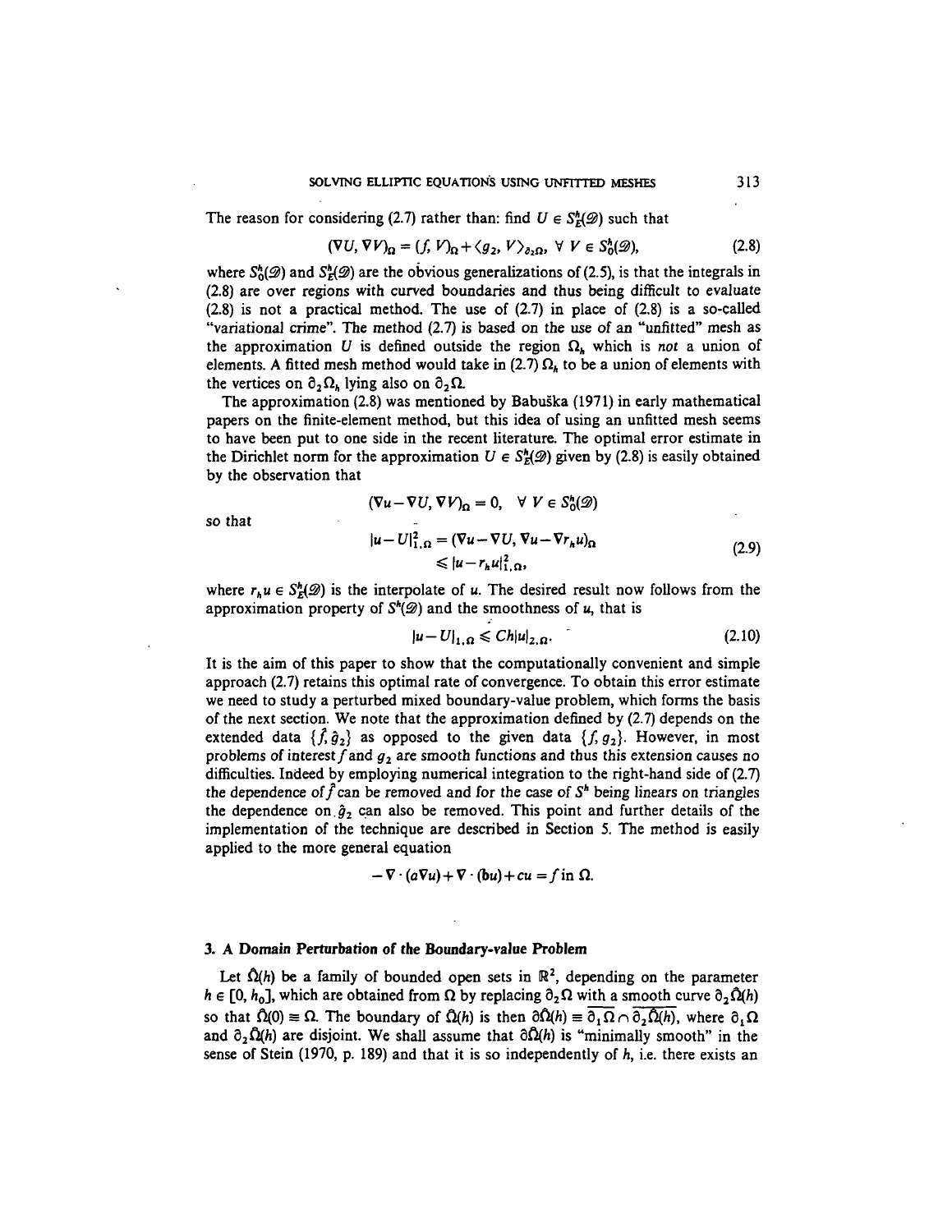$\varepsilon > 0$ , an integer N, an  $L > 0$  and a sequence of open sets  $\mathscr{U}_1, \mathscr{U}_2, \ldots, \mathscr{U}_n, \ldots$ , all independent of *h,* so that:

- (a) If  $x \in \partial \Omega(h)$ , then the ball of centre x and radius  $\varepsilon$  is contained in a  $\mathcal{U}_i$  for some *i.*
- (b) No point of  $\mathbb{R}^2$  is contained in more than N of the  $\mathscr{U}_i$ s.
- (c) For each *i* there exists a local co-ordinate system  $(X^i, Y^i)$  and a Lipschitz continuous function  $\alpha_k^i(X^i)$ , whose Lipschitz constant does not exceed L, such that

$$
\mathscr{U}_i \cap \hat{\Omega}(h) \equiv \mathscr{U}_i \cap \{(X^i, Y^i): Y^i > \alpha_h^i(X^i)\}.
$$

Under these conditions we have the following result.

LEMMA 3.1 If  $\partial_2\Omega(h)$  is minimally smooth, independently of h, there exists a linear  $\rho$ perator  $\mathscr{E}_h$  mapping functions on  $\hat{\Omega}(h)$  to functions on  $\mathbb{R}^2$  such that

$$
\mathscr{E}_h w \equiv w \text{ on } \hat{\Omega}(h), \tag{3.1}
$$

(b)  $||\mathscr{E}_h w||_{2, \mathbf{R}^2} \leq C_1 ||w||_{2, \Omega(h)},$ 

where  $C_1$  is a constant independent of h and w.

*Proof.* This is proved in Stein (1970, pp. 180-192), where it is shown that the constant C<sub>1</sub> depends upon the Lipschitz constants of the curves  $\alpha_{h}^{i}(\cdot)$ .

For each boundary element *e* of  $\mathcal{D}_h$  (i.e.  $e \cap \partial_2 \Omega_h \neq {\phi}$ ) a local co-ordinate system  $(X^e, Y^e)$  may be defined so that  $e \cap \partial_2 \Omega_h$  is the  $X^e$  axis. Then  $\partial_2 \Omega$  and  $\partial_2 \Omega(h)$ can be parameterized locally by  $l_e$ () and  $\hat{l}_e$ (), respectively, for  $0 < X^e < h_e \le h$ , where  $h_e$  is the length of the boundary edge. Since the boundary  $\partial_2\Omega$  is smooth and, by the construction of  $\Omega_h$ ,  $l_e(0) = l_e(h_e) = 0$ , we have

$$
|l_{\epsilon}(X^{\epsilon})| \leq C h^2 \quad X^{\epsilon} \in [0, h_{\epsilon}], \tag{3.2}
$$

(b) 
$$
|l'_{\epsilon}(X^{\epsilon})| \leq C h \qquad X^{\epsilon} \in [0, h_{\epsilon}].
$$

We shall require that  $\hat{\Omega}(h)$  satisfies for  $h \in [0, h_e]$ 

(a) 
$$
|\hat{l}_{e}(X^{e})| \leq Ch^{2} \quad X^{e} \in [0, h_{e}],
$$

$$
[l'_{\epsilon}(X^{\epsilon})] \leq C h \qquad X^{\epsilon} \in [0, h_{\epsilon}], \tag{3.3}
$$

(c) 
$$
\Omega_h \subseteq \hat{\Omega}(h) \subseteq \hat{\Omega}(h_0), \quad \Omega \subseteq \hat{\Omega}(h), \quad \overline{\partial_1 \Omega} \cap \overline{\partial_2 \hat{\Omega}(h)} = \{P_j\}.
$$

We shall assume that  $\{f, g_2\}$  are the restrictions to  $\overline{\Omega}$  of functions  $\{\hat{f}, \hat{g}_2\}$  which are smooth in a neighbourhood  $\mathcal{N}^{h_0}$  of  $\partial_2 \hat{\Omega}(h_0)$  containing  $\partial_2 \Omega$ . There exists a unique solution  $\hat{u}(h)$ , such that  $\hat{u}(0) \equiv u$ , of the perturbed boundary-value problem

$$
\nabla^2 \hat{u}(h) = \hat{f} \text{ in } \Omega(h)
$$
  
\n
$$
\hat{u}(h) = g_1 \text{ on } \partial_1 \Omega, \quad \frac{\partial \hat{u}(h)}{\partial \hat{n}(h)} = \hat{g}_2 \text{ on } \partial_2 \Omega(h);
$$
\n(3.4)

where  $\hat{n}(h)$  is the outward pointing unit normal on  $\partial_2 \hat{\Omega}(h)$ . We shall assume also that there exist constants  $C_2$  and  $C_3$  dependent only on  $\hat{f}, g_1, \hat{g}_2, \Omega$  and  $h_0$  such that

(a) 
$$
||\hat{u}(h)||_{2,\Omega(h)} \leq C_2,
$$
 (3.5)

(b)  $||\hat{u}(h)||_{C^{1,1}(\mathcal{N}^{h_0})} \leq C_3$ ,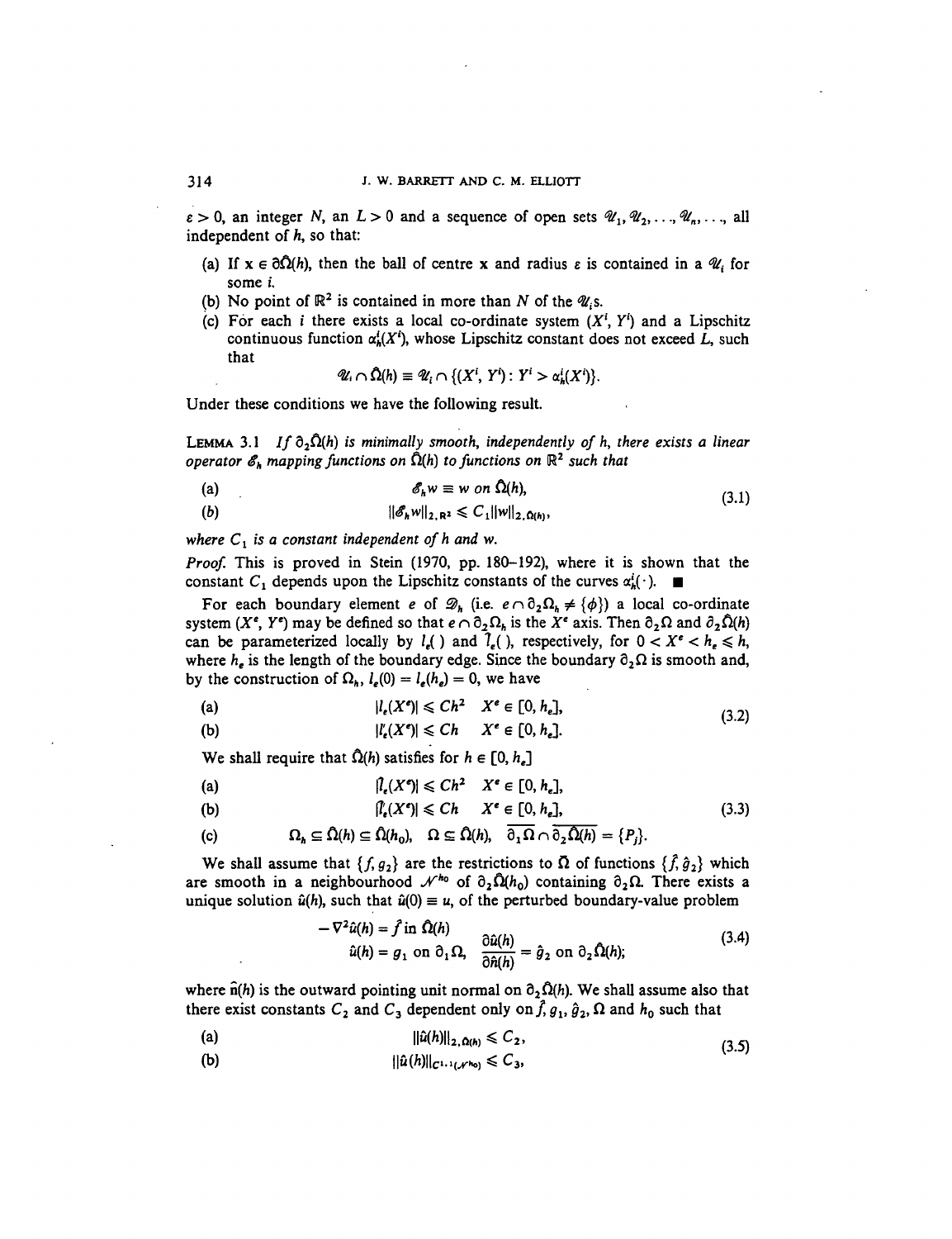where the space  $C^{1,1}(\mathcal{N}^{h_0})$  consists of those functions whose first derivatives are Lipschitz continuous on  $\mathcal{N}^{h_0}$  and  $|| \cdot ||_{C^{1,1}(\mathcal{N}h_0)}$  is its associated norm. It is necessary to justify the strong assumptions  $(3.3)$  and  $(3.5)$ , and we do this in the following remarks.

*Remark* 3.1. Construction of  $\Omega(h)$ . First note that if  $\Omega$  is locally convex with respect to  $\partial_2\Omega$ , then  $\Omega_h \subseteq \Omega$  and  $\hat{\Omega}(h)$  may be taken as  $\Omega$ , which means that (3.3) is trivially satisfied. Otherwise it is necessary to check that given a domain  $\Omega$  one is able to construct a family  $\Omega(h)$  which is minimally smooth, independently of h, and which satisfies (3.3). We give a construction of  $\Omega(h)$  in the case of  $\partial_2 \Omega$  being a closed smooth curve with  $\Omega$  lying on one side of it. In this case for  $h \in [0, h_0]$  we set  $\partial_2 \Omega(h)$ to be the envelope of circles centred on  $\partial_2 \Omega$  with radius  $R = C_4 h^2$ , where  $C_4$  is the constant such that

$$
\max_{\mathbf{x} \in \partial_2 \Omega_h} \text{dist} \left( \mathbf{x}, \partial_2 \Omega \right) \leqslant C_4 h^2. \tag{3.6}
$$

It is a simple matter to show that this construction of  $\hat{\Omega}(h)$  satisfies (3.3). The condition (3.3c) is clearly satisfied. By the construction of  $\Omega_h$ ,  $(l_e(0) = l_e(h_e) = 0)$ , there exists  $X^{e*} \in (0, h_e)$  such that  $l'_e(X^{e*}) = 0$ . The above construction of  $\hat{\Omega}(h)$  is such that  $\hat{l}_{\epsilon}(X^{\epsilon})=0$ . Expanding  $\hat{l}_{\epsilon}(\cdot)$  and  $\hat{l}'_{\epsilon}(\cdot)$  in a Taylor series about  $X^{\epsilon}$ immediately yields the desired results  $(3.3a)$  and  $(3.3b)$ . Furthermore,  $\hat{\Omega}(h)$  is minimally smooth independently of h since the boundary  $\partial_2\Omega(h)$  has, for small h, essentially the same smoothness properties as  $\partial_2 \Omega$ : that is, the local Lipschitz constants of  $\partial_2\Omega(h)$  depend only on the local Lipschitz constants of  $\partial_2\Omega$  and the constant  $h_0$ .

The above construction can be generalized to the case where  $\partial_2\Omega$  is a smooth curve whose end-points  $P_1$  and  $P_2$  are also end-points of  $\partial_1 \Omega$ ; that is,  $\overline{\partial_1 \Omega} \cap \overline{\partial_2 \Omega} = \{P_1, P_2\}$ ; and  $\partial_2 \Omega$  is locally convex at  $P_1$  and  $P_2$ . In this case we take  $\partial_2 \Omega(h)$  to be the envelope of circles centred on  $\partial_2 \Omega$  with radius  $R = C_a h^2 y(s)$ , where s is the arc length of  $\partial_2\Omega$  and  $y(s)$  is a function which vanishes at the end points  $P_1$ and  $P_2$  and rises smoothly with derivatives bounded above independently of  $h$  to take on the constant value 1 on the interior of  $\partial_2 \Omega$ . We omit the details of this construction, since in general for problems where  $\overline{\partial_1\Omega}\cap\overline{\partial_2\Omega}\neq {\phi}$  we will not be able to ensure the regularity of the resulting boundary-value problem on  $\Omega(h)$ , see Remark 3.2(c).

*Remark* 3.2. Sufficient conditions for (3.5) to hold

- (a) If  $\hat{\Omega}(h) \equiv \Omega$ , then the conditions (3.5) are those for the original problem.
- (b) Suppose  $\hat{\partial}_2 \Omega(h)$  is a smooth closed curve,  $\hat{f} \in L^2(\hat{\Omega}(h))$  and  $g_1 \in H^2(\hat{\Omega}(h))$ . The estimate (3.5) then follows from the standard estimates for elliptic equations when  $\Omega$  is convex with respect to  $\partial_1 \Omega$ ,  $\{\hat{f}, \hat{g}_2\}$  are smooth in  $\mathcal{N}^{h_0}$  and the derivatives of the curves defining  $\partial_2 \Omega(h)$  are bounded independently of h by the construction in Remark 3.1. (See Grisvard, 1980, and Agmon *et al,* 1959).
- (c) If  $\partial_1 \Omega \cap \partial_2 \Omega \neq {\phi}$  then the regularity of the solution  $\hat{u}(h)$  for any  $h \in [0, h_0]$ depends on the behaviour of the data in the neighbourhood of the vertices and on the vertex angles. In general singularities are present, unless compatibility conditions hold, and it is not the purpose of this paper to consider the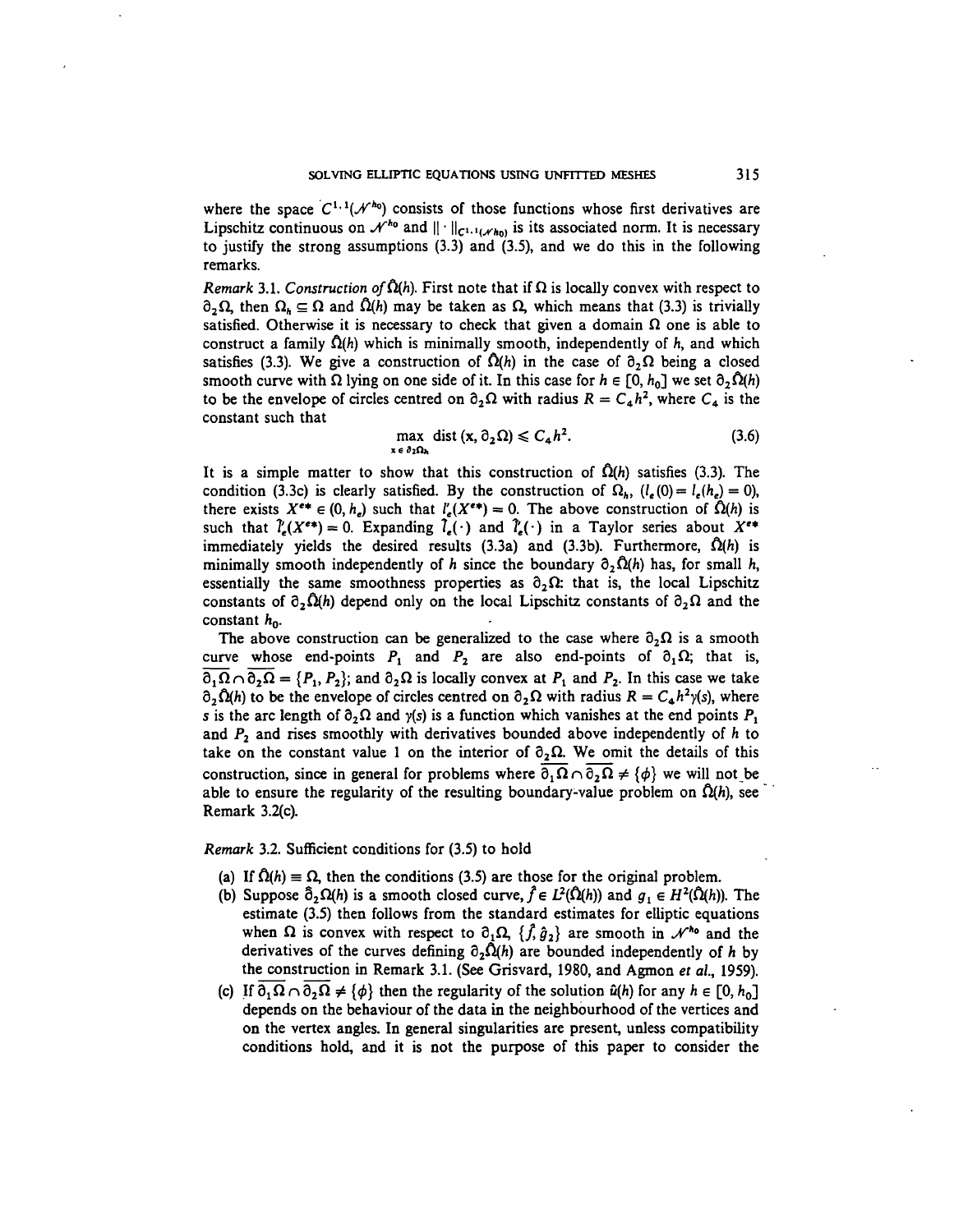problem of singularities. Although we are unable to give conditions to ensure that (3.5) holds for a family of domains in this situation, in Example 3 of Section 5 we give results of a numerical calculation.

We now present a lemma relating the solution *u* of the mixed boundary-value problem  $(2.2)$  to the solution  $\hat{u}(h)$  of the perturbed problem  $(3.4)$ . To simplify the notation in the remainder of this paper we omit the dependence on *h* of the perturbed problem; that is, we refer to  $\hat{u}(h)$  as  $\hat{u}$ , etc.

LEMMA 3.2

(i) If  $\Omega \subseteq \hat{\Omega}$ , then

$$
|u - \hat{u}|_{1,\Omega} \leq C_5 \left| \frac{\partial \hat{u}}{\partial n} - g_2 \right|_{0,\,\partial_2\Omega}.
$$
 (3.7a)

(ii) //(3.3) *and* (3.5) *hold, then*

$$
\left|\frac{\partial \hat{u}}{\partial n} - g_2\right|_{0,\,\delta_2\Omega} \leq C_6 h \tag{3.7b}
$$

$$
\left. \frac{\partial \hat{u}}{\partial n_h} - \hat{g}_2 \right|_{0, \, \theta_2 \Omega_h} \leqslant C_7 h,\tag{3.7c}
$$

*where*  $n_h$  *is the outward-pointing unit normal to*  $\partial_2 \Omega_h$  *and the constants*  $C_5$ *,*  $C_6$  *and*  $C_7$ *are independent ofh.*

*Proof.*

(i) Setting  $w = u - \hat{u}$ , then w satisfies  $-\nabla^2 w = 0$  in  $\Omega \subseteq \hat{\Omega}$ ,  $w = 0$  on  $\partial_1 \Omega$  and  $\partial w/\partial n = g_2 - \partial \hat{u}/\partial n$  on  $\partial_2 \Omega$  and Green's theorem implies

$$
|w|_{1,\Omega}^2 = \left\langle w, \frac{\partial w}{\partial n} \right\rangle_{\partial_2 \Omega} \leqslant |w|_{0,\partial_2 \Omega} \left| g_2 - \frac{\partial \hat{u}}{\partial n} \right|_{0,\partial_2 \Omega}.
$$
 (3.8)

For the domain  $\Omega$  one has the standard trace inequality

$$
|w|_{0,\partial_2\Omega}\leq C_5|w|_{1,\Omega}\quad\forall\ w\in H^1_{E_0}(\Omega).
$$

Applying this inequality to the right-hand side of (3.8) yields the desired result (3.7a). (ii) For  $e \in \mathcal{D}_h$  such that  $e \cap \partial_2 \Omega_h \neq {\varphi}$  we may write

$$
\left| \frac{\partial \hat{u}}{\partial n} - g_2 \right|_{0,\partial_2 \Omega}^2 = \sum_{\epsilon} \left| \frac{\partial \hat{u}}{\partial n} - g_2 \right|_{0,\epsilon \cap \partial_2 \Omega}^2
$$

$$
= \sum_{\epsilon} \int_0^{h_{\epsilon}} \left[ \frac{\partial \hat{u}}{\partial n} (X^{\epsilon}, l_{\epsilon}(X^{\epsilon})) - g_2(X^{\epsilon}, l_{\epsilon}(X^{\epsilon})) \right]^2 \times \left[ 1 + l'_{\epsilon}(X^{\epsilon})^2 \right]^{\frac{1}{2}} dX^{\epsilon}.
$$
(3.9)

Noting that  $\partial \hat{u}/\partial \hat{n} = \hat{g}_2$  on  $\partial_2 \Omega$  we obtain

$$
\left| \frac{\partial \hat{u}}{\partial n}(X^e, l_e(X^e)) - g_2(X^e, l_e(X^e)) \right|
$$
  

$$
\leq \left| \frac{\partial \hat{u}}{\partial n}(X^e, l_e(X^e)) - \frac{\partial \hat{u}}{\partial n}(X^e, l_e(X^e)) \right| +
$$
  

$$
|g_2(X^e, l_e(X^e)) - \hat{g}_2(X^e, l_e(X^e))|.
$$
 (3.10)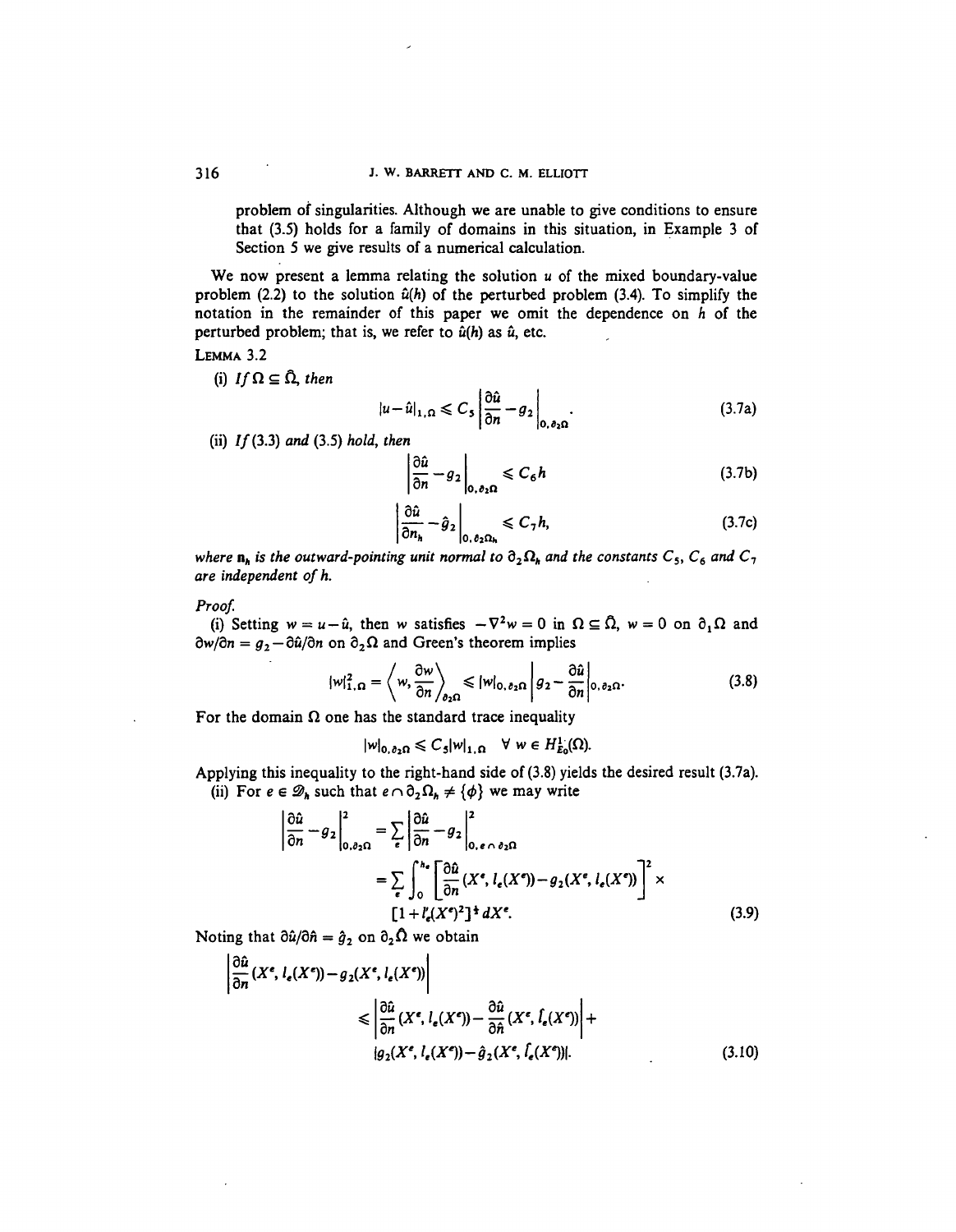Expanding the first term on the right-hand side of (3.10) yields

$$
\left| \frac{\partial \hat{u}}{\partial n}(X^e, l_e(X^e)) - \frac{\partial \hat{u}}{\partial \hat{n}}(X^e, \hat{l}_e(X^e)) \right|
$$
\n
$$
= \left| [1 + l'_e(X^e)^2]^{-\frac{1}{2}} \left[ \frac{\partial \hat{u}}{\partial Y^e}(X^e, l_e(X^e)) - l'_e(X^e) \frac{\partial \hat{u}}{\partial X^e}(X^e, l_e(X^e)) \right] - \left[ 1 + \hat{l}_e(X^e)^2 \right]^{-\frac{1}{2}} \left[ \frac{\partial \hat{u}}{\partial Y^e}(X^e, \hat{l}_e(X^e)) - \hat{l}_e(X^e) \frac{\partial \hat{u}}{\partial X^e}(X^e, \hat{l}_e(X^e)) \right] \right|
$$
\n
$$
\leq [1 + \hat{l}_e(X^e)^2]^{-\frac{1}{2}} \left| \frac{\partial \hat{u}}{\partial Y^e}(X^e, l_e(X^e)) - \frac{\partial \hat{u}}{\partial Y^e}(X^e, \hat{l}(X^e)) \right| + \left| \frac{\partial \hat{u}}{\partial Y^e}(X^e, l_e(X^e)) \right| \left| [1 + l'_e(X^e)^2]^{-\frac{1}{2}} - [1 + l'_e(X^e)^2]^{-\frac{1}{2}} \right| + \left| l'_e(X^e) [1 + l'_e(X^e)^2]^{-\frac{1}{2}} \right| \frac{\partial \hat{u}}{\partial X^e}(X^e, l_e(X^e)) \right| + \left| l'_e(X^e) [1 + l'_e(X^e)^2]^{-\frac{1}{2}} \left| \frac{\partial \hat{u}}{\partial X^e}(X^e, \hat{l}_e(X^e)) \right| + \left| l'_e(X^e) [1 + l'_e(X^e)^2]^{-\frac{1}{2}} \left| \frac{\partial \hat{u}}{\partial X^e}(X^e, \hat{l}_e(X^e)) \right| \right| \tag{3.11}
$$

Now (3.2), (3.3), (3.5) and the smoothness of  $\hat{g}_2$  imply that

$$
\left|\frac{\partial \hat{u}}{\partial n}(X^e, l_e(X^e)) - g_2(X^e, l_e(X^e))\right| \leq Ch \tag{3.12}
$$

through combining (3.10) and (3.11). The inequality (3.7b) follows from (3.9), (3.12) and the fact that the number of boundary elements in  $O(h^{-1})$ . In a similar fashion we obtain (3.7c) since

$$
\left|\frac{\partial \hat{u}}{\partial n_h} - \hat{g}_2\right|_{0. \partial_2 \Omega_h}^2 = \sum_{\epsilon} \int_0^{h_{\epsilon}} \left[\frac{\partial \hat{u}}{\partial n_h}(X^{\epsilon}, 0) - \hat{g}_2(X^{\epsilon}, 0)\right]^2 dX^{\epsilon}
$$

and noting  $\partial \hat{u}/\partial \hat{n} = \hat{g}_2$  on  $\partial_2 \hat{\Omega}$  we have

$$
\left| \frac{\partial \hat{u}}{\partial n_h}(X^e, 0) - \hat{g}_2(X^e, 0) \right| \le \left| \frac{\partial \hat{u}}{\partial Y^e}(X^e, 0) - [1 + \hat{l}_e(X^e)^2]^{-\frac{1}{2}} \times \right|
$$

$$
\left[ \frac{\partial \hat{u}}{\partial Y^e}(X^e, \hat{l}_e(X^e)) - \hat{l}_e(X^e) \frac{\partial \hat{u}}{\partial X^e}(X^e, \hat{l}(X^e)) \right] \right| +
$$

$$
|\hat{g}_2(X^e, \hat{l}_e(X^e)) - \hat{g}_2(X^e, 0)|.
$$

The smoothness of  $\hat{g}_2$ , (3.3) and (3.5) imply the desired result.  $\blacksquare$ 

## **4. The Error Estimate**

To estimate the error in the approximation (2.7) it is convenient to consider the perturbed problem (3.4) studied in the last section. Let  $U^*$  be the best fit to  $\hat{u}$  in  $S^h_E(\mathscr{D}_h)$  with respect to the Dirichlet norm over  $\Omega_h$ , then we have the following approximation result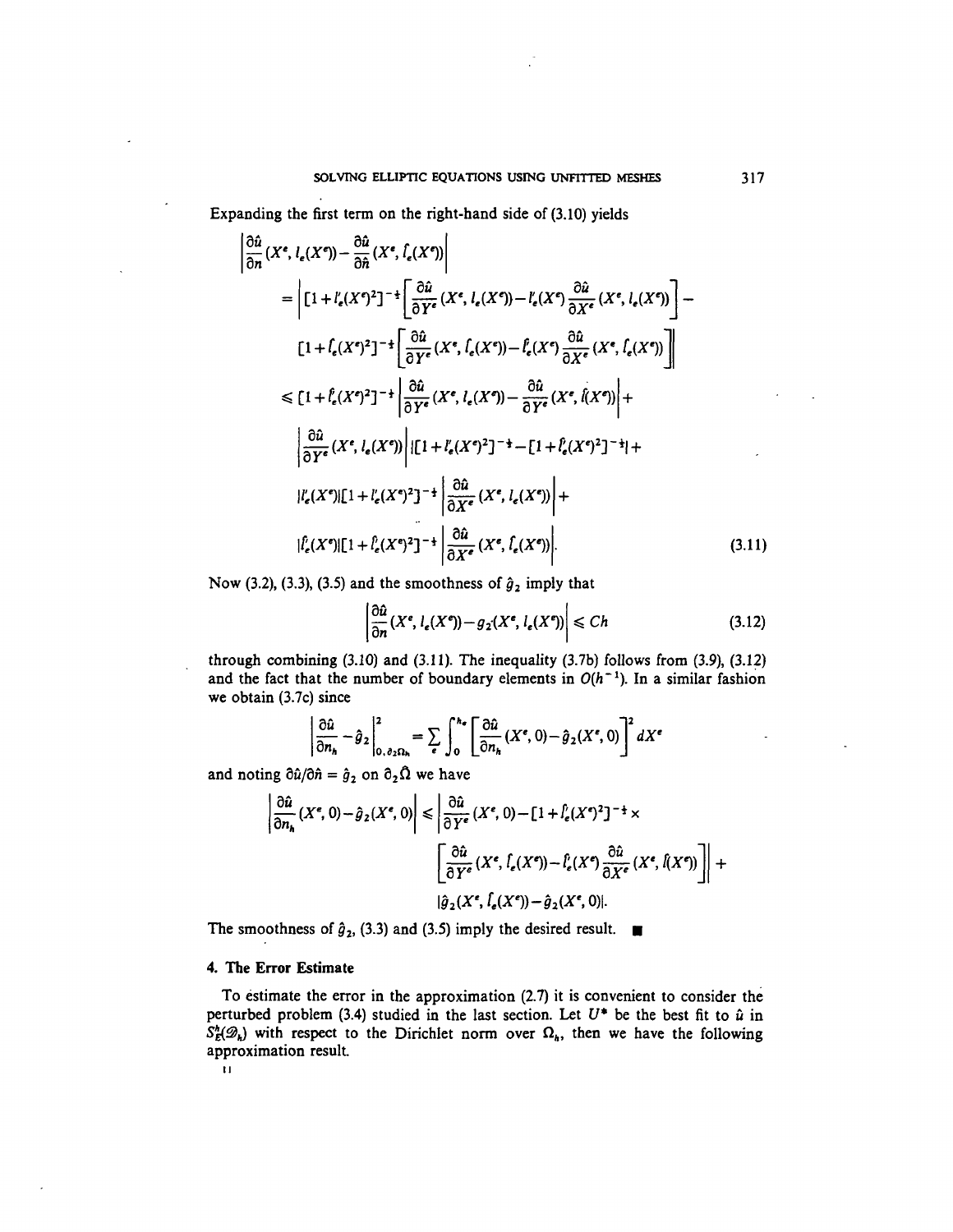**LEMMA** 4.1 Let  $U^* \in S^h(\mathscr{D}_h)$  be the unique solution of the projection

$$
(\nabla U^* - \nabla \hat{u}, \nabla V)_{\Omega_h} = 0 \ \forall \ V \in S_0^h(\mathscr{D}_h), \tag{4.1}
$$

$$
|\hat{u} - U^*|_{1, \Omega_h} \leqslant C_8 h ||\hat{u}||_{2, \Omega}.
$$
\n
$$
(4.2)
$$

*Proof.* The projection (4.1) implies that

$$
\begin{aligned} |\hat{u} - U^*|_{1, \Omega_h} &\leq |\hat{u} - V|_{1, \Omega_h} \\ &\leq |\mathscr{E}_h \hat{u} - V|_{1, \mathscr{D}_h} \quad \forall \ \ V \in S_E^h(\mathscr{D}_h) \end{aligned}
$$

and the interpolation estimate (2.6) together with the extension result (3.1) yield the desired result  $(4.2)$ .

**LEMMA** 4.2 There exist constants  $C_9$  and  $C_{10}$ , independent of h and w, such that

$$
|w|_{0,\Omega_h} \leqslant C_9|w|_{1,\Omega_h} \quad \forall \ w \in H^1_{E_0}(\Omega_h), \tag{4.3a}
$$

$$
|w|_{0,\,\partial_2\Omega_h} \leqslant C_{10}|w|_{1,\,\Omega_h} \quad \forall \ w \in H^1_{E_0}(\Omega_h). \tag{4.3b}
$$

*Proof.* For a domain  $G \subseteq \mathbb{R}^2$  there exists a constant C independent of w and G such that  $|w|_{0,G} \leq C[m(G)]^{\frac{1}{2}}|w|_{1,G}$ , see Ladyzhenskaya & Ural'tseva (1968, p. 46). Thus (4.3a) holds. The proof of (4.3b) follows from the proof of the trace theorem in Necas (1967, p. 15), (4.3a) and the inclusion  $\Omega_h \subseteq \hat{\Omega}(h_0)$ .

The error between *u*, the solution of (2.2), and *U*, the solution of (2.7), on  $\Omega \cap \Omega_h$ satisfies

$$
|u - U|_{1, \Omega \cap \Omega_h} \leq |u - \hat{u}|_{1, \Omega} + |\hat{u} - U^*|_{1, \Omega_h} + |U^* - U|_{1, \Omega_h}.
$$
 (4.4)

The first term on the right-hand side of (4.4) is the perturbation in the exact solutions due to the change of domain  $\Omega$  to  $\hat{\Omega}$ , the second term is the approximation error due to the choice of trial space and the third term is the difference in the discrete solutions due to the change of domain. Lemma 3.2 relates the difference between the exact solutions; its analogue for the discrete solutions is given below.

**LEMMA 4.3 //(3.3c)** *holds then the solutions of (2.1) and* **(4.1)** *satisfy*

$$
|U^*-U|_{1,\Omega_h} \leqslant C_{10} \left| \frac{\partial \hat{u}}{\partial n_h} - \hat{g}_2 \right|_{0,\,\partial_2\Omega_h}.
$$
 (4.5)

*Proof.* Subtracting (2.7) from (4.1), we obtain

$$
(\nabla U^* - \nabla U, \nabla V)_{\Omega_h} = (\nabla \hat{u}, \nabla V)_{\Omega_h} - (\hat{f}, V)_{\Omega_h} - \langle \hat{g}_2, V \rangle_{\partial_2 \Omega_h}
$$
  
=  $\left\langle \frac{\partial \hat{u}}{\partial n_h} - \hat{g}_2, V \right\rangle_{\partial_2 \Omega_h}, \quad \forall \ V \in S_0^h(\mathcal{D}_h),$  (4.6)

by recalling (3.4) and that  $\Omega_h \subseteq \Omega$ . Then the result (4.5) follows by taking  $V = U^* - U$  in (4.6) and applying the trace inequality (4.3b).  $\blacksquare$ 

Combining Lemmas 3.2, 4.1 and 4.3 with Equation (4.4) results in the following theorem.

**THEOREM** 4.1 Assuming that the domain  $\Omega$  can be constructed such that (3.3) and (3.5) *hold then the solution u of* **(2.2)** *and the approximation U defined by* **(2.7)** *satisfy the*

then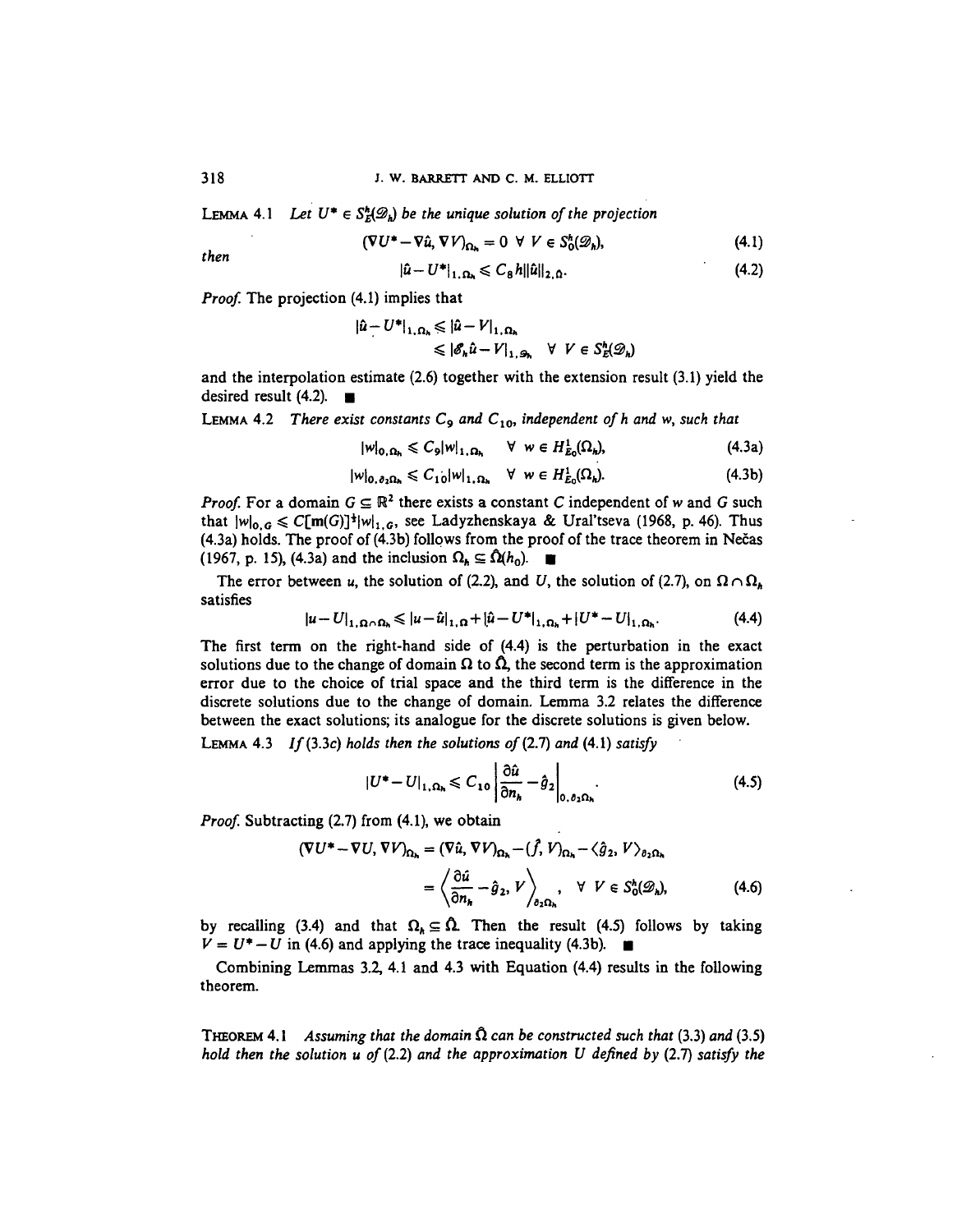*following error estimate:*

*where*

$$
|u - U|_{1, \Omega \cap \Omega_h} \leq C_{11} h,
$$
  
\n
$$
C_{11} = C_5 C_6 + C_8 ||\hat{u}||_{2, \Omega} + C_{10} C_7.
$$
\n(4.7)

*Remark* 4.1. The preceding analysis holds for fitted meshes.

*Remark* 4.2. If  $\Omega$  is concave with respect to the surface  $\partial_2 \Omega$ , then  $\Omega \subset \Omega_h$  and the error analysis given in Strang & Fix (1973) for fitted meshes may be generalized to apply to the approximation (2.7). Let  $\hat{u}$  be the extension  $\mathscr{E}_h u$  of u from  $\Omega$  to the plane as defined in (3.1). Then we have

$$
|u - U|_{1,\Omega} \leq |u - U^*|_{1,\Omega_h} + |U^* - U|_{1,\Omega_h},
$$
\n(4.8)

where  $U^*$  is defined by (4.1) and satisfies (4.2) with  $\hat{\Omega} \equiv \Omega$ . Hence it only remains to bound  $|U^*-U|_{1,\Omega_0}$ . Subtracting (2.7) from (4.1) yields

$$
(\nabla U^* - \nabla U, \nabla V)_{\Omega_h} = (\nabla \hat{u}, \nabla V)_{\Omega_h} - (\hat{f}, V)_{\Omega_h} - \langle \hat{g}_2, V \rangle_{\partial_2 \Omega_h}
$$
  
= 
$$
[(\nabla \hat{u}, \nabla V)_{\Omega_h} - (\nabla u, \nabla V)_{\Omega}] + [(f, V)_{\Omega} - (\hat{f}, V)_{\Omega_h}] + [(g_2, V)_{\partial_2 \Omega} - \langle \hat{g}_2, V \rangle_{\partial_2 \Omega_h}], \quad \forall \ V \in S_0^h(\mathcal{D}_h). \tag{4.9}
$$

The "skin"  $\mathcal{R}$  is then  $\Omega_h \backslash \Omega$  and  $m(\mathcal{R}) \le Ch^2$  by the construction of  $\Omega_h$ . Taking  $V = e^* \equiv U^* - U$  in (4.9) and noting that  $\hat{u} \equiv u$  on  $\Omega$  implies

$$
|e^*|_{1,\,\Omega_h}^2 = (\nabla \hat{u},\,\nabla e^*)_{\mathscr{R}} - (\hat{f},\,e^*)_{\mathscr{R}} + \langle g_2,\,e^* \rangle_{\partial_2\Omega} - \langle \hat{g}_2,\,e^* \rangle_{\partial_2\Omega_h}.
$$

Consider the case  $g_2 = 0$ , and setting  $\hat{g}_2 = 0$ , that is homogeneous Neumann boundary condition on  $\partial_2 \Omega$ . Then assuming that  $\nabla \hat{u}$  and  $\hat{f}$  are bounded on  $\mathcal{R}$  we have  $\sim$   $\sim$   $\sim$   $\sim$   $\sim$   $\sim$ 

$$
|e^*|_{1,\Omega_h}^2 \leq [m(\mathscr{R})]^{\frac{1}{2}} ||\nabla \hat{u}||_{0,\infty,\mathscr{R}} |e^*|_{1,\mathscr{R}} + [m(\mathscr{R})]^{\frac{1}{2}} ||f||_{0,\infty,\mathscr{R}} |e^*|_{0,\mathscr{R}}
$$
  

$$
\leq Ch[|e^*|_{1,\Omega_h} + |e^*|_{0,\Omega_h}], \qquad (4.10)
$$

since  $\mathcal{R} \subset \Omega_h$ . As  $e^* = 0$  on  $\partial_{\Omega} \Omega$  we can apply the Poincaré-Friedrichs inequality (4.3a) to obtain

$$
|e^*|_{1,\,\Omega_h} \leqslant Ch.\tag{4.11}
$$

Thus substituting (4.11) and the approximation error (4.2) into (4.8) we have shown that

$$
|u - U|_{1, \Omega} \leq C h. \tag{4.12}
$$

This result applies to an important class of problems—for example exterior flow past a convex body. One can view (4.12) as a generalization of a result buried in Oganesyan (1966). Oganesyan shows that for any domain  $\Omega$  if one constructs an approximation  $\Omega_h$  such that  $\Omega \subset \Omega_h$  and which satisfies dist  $(\partial \Omega, \partial \Omega_h) \leq C h^2$ , then a piecewise linear approximation *U* based on a triangulation of  $\Omega_h$ , that is  $\mathscr{D}_h \equiv \Omega_h$  a fitted mesh, satisfies (4.12). Oganesyan gives a construction for  $\Omega_h$  which is extremely technical and certainly not easy to implement.

### 5. Implementation **and** Numerical Examples

For a given  $\Omega$  and  $\mathscr{D}^*$  the construction of  $\Omega_h$  is straightforward. Then to obtain the approximation  $U \in S_E^h(\mathscr{D}_h)$  defined by (2.7) integrals over this polygonal domain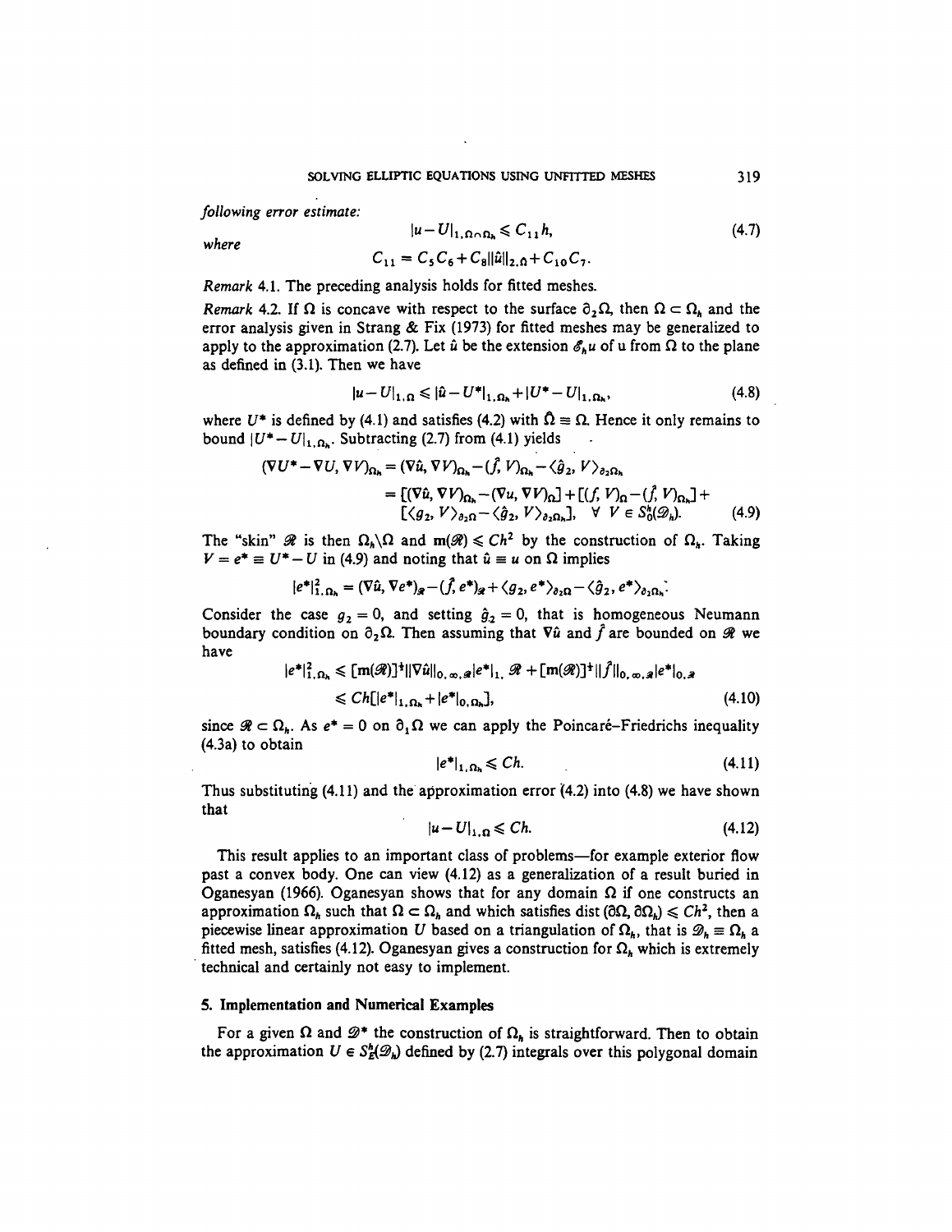

FIG. 3. (a) Examples of typical subregions  $e \cap \Omega_k$  when using triangular elements. (b) Examples of typical subregions  $e \cap \Omega_k$  when using rectangular elements.

 $\Omega_h$  and the piecewise linear curve  $\partial_2 \Omega_h$  have to be calculated. These integrals are performed in each element e individually as in the normal manner, but now, as we are dealing with an unfitted mesh, in some elements the integration is calculated only over the subregion  $e \cap \Omega_h$ ; examples of which are given in Fig. 3. Since  $\Omega_h$  is polygonal these integrals are easy to evaluate.

In evaluating the left-hand side of (2.7) for each basis function of  $S_0^h(\mathscr{D}_h)$  a constant function has to be integrated over  $e \cap \Omega_h$  when using a piecewise linear trial space on triangles or a quadratic function when using a piecewise bilinear trial space on rectangles. In either case, by inspecting Fig. 3, the region  $e \cap \Omega_h$  can be split into one, two or three subtriangles *t* on which an appropriate integration rule can be used to evaluate the integral exactly: that is sampling the integrand at the centroid for a linear trial space and averaging the value of the integrand at the midpoint of the sides for a bilinear trial space. Therefore it is a simple matter to evaluate the lefthand side of (2.7) exactly.

The use of numerical integration plays a more important role in evaluating the terms on the right-hand side of (2.7). The numerical integration rules chosen should be of sufficiently high order so as to retain the optimal rate of convergence given.by (4.7), but at the same time it would be desirable that their sampling points were contained in  $\Omega$  for evaluating the integral over  $\Omega_h$  and on  $\partial_2\Omega$  for evaluating the integral on  $\partial_2\Omega_k$ , respectively; for then the numerical approximation U would be independent of the extensions of  $f$  and  $g_2$ . In employing numerical integration our approximation scheme (2.7) becomes: find  $U^h \in S_E^h(\mathscr{D}_h)$  such that

$$
(\nabla U^h, \nabla V)_{\Omega_h} = (\hat{f}, V)_{\Omega_h}^h + \langle \hat{g}_2, V \rangle_{\partial_2 \Omega_h}^h, \quad \forall \ \ V \in S_0^h(\mathscr{D}_h), \tag{5.1}
$$

where  $(w_1, w_2)_{\Omega_2}^h$  and  $\langle w_1, w_2 \rangle_{\partial_2\Omega_h}^h$  are approximations to the integrals  $(w_1, w_2)_{\Omega_h}$  $\langle w_1, w_2 \rangle_{\partial_2 \Omega_h}$ , respectively. We now have the following result:

LEMMA 5.1 *If the numerical integration rules are such that*

$$
|(\tilde{f}, V)_{\Omega_h} - (\tilde{f}, V)_{\Omega_h}^h| \leqslant C(\tilde{f})h|V|_{1, \Omega_h}, \quad \forall \ \ V \in S_0^h(\mathscr{D}_h), \tag{5.2a}
$$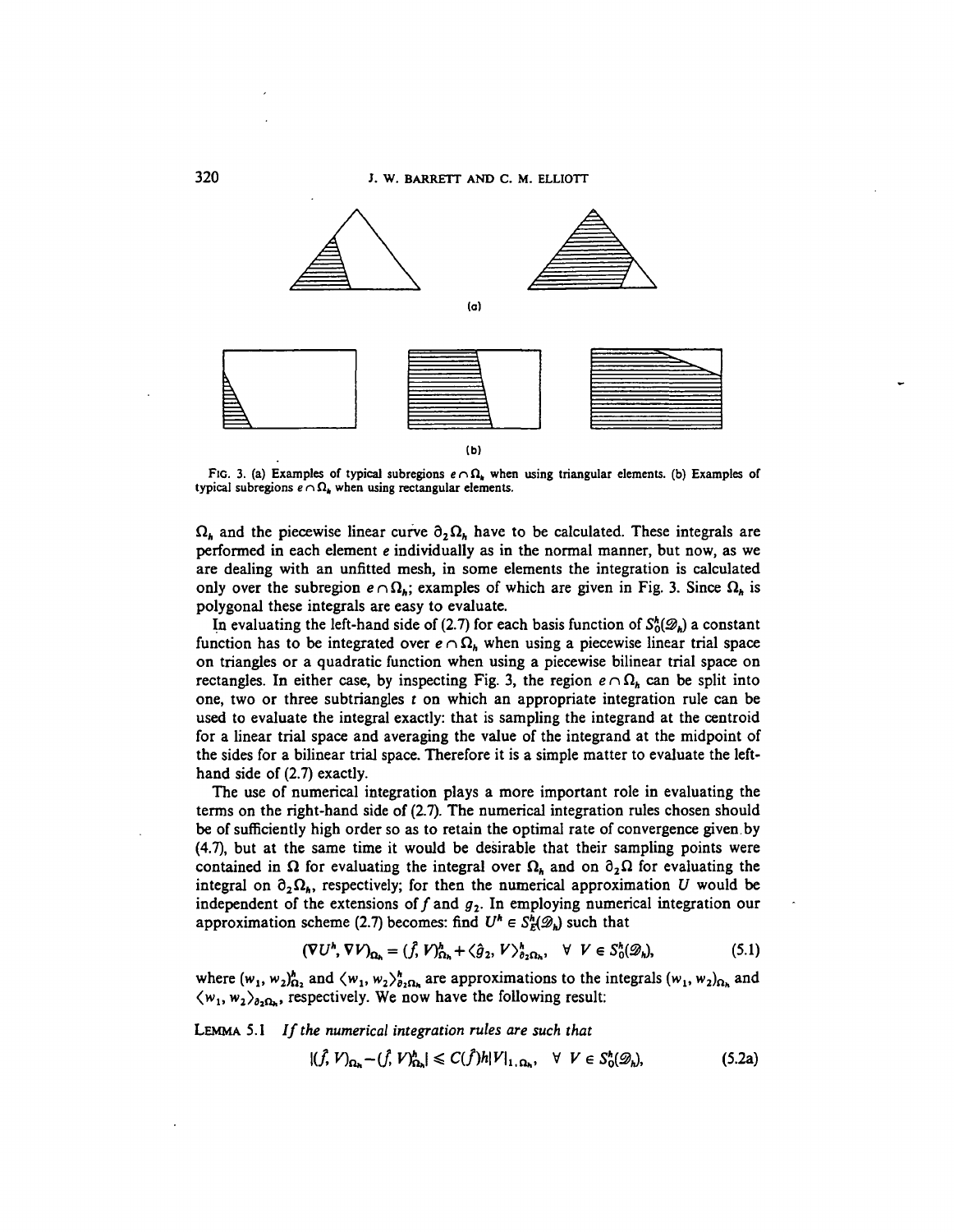*and*

$$
|\langle \hat{g}_2, V \rangle_{\partial_2 \Omega_h} - \langle \hat{g}_2, V \rangle_{\partial_2 \Omega_h}^h| \leqslant C(\hat{g}_2)h|V|_{1, \Omega_h}, \quad \forall \ \ V \in S_0^h(\mathscr{D}_h); \tag{5.2b}
$$

*then the solutions U of (2.7) and*  $U^h$  *of (5.1) satisfy* 

$$
|U - U^h|_{1, \Omega_h} \leq C_{12} h,\tag{5.3}
$$

# where  $C_{12}$  is a constant independent of h.

*Proof.* Subtracting (5.1) from (2.7) with  $V = U - U^h$  and using the bounds (5.2) yields the desired result.  $\blacksquare$ 

Thus if the assumptions of Lemma 5.1 hold we have that the approximation *U<sup>h</sup>* has the optimal rate of convergence in the Dirichlet norm through combining (5.3) with (4.7).

A numerical integration rule  $(\hat{f}, V)_{\Omega_h}^h$  which depends only on f, and not on  $\hat{f}$ , is to average the value of the integrand at the vertices of each subtriangle *t,* since each vertex lies in  $\overline{\Omega}$  through the construction of  $\Omega_h$ . It is a simple matter to show that this rule satisfies the condition (5.2a). For it is equivalent to integrating exactly the piecewise linear interpolate  $s_h^1(\hat{f}V)$  of  $\hat{f}V$ , which is linear on each subtriangle t and interpolates  $\hat{f}V$  at the vertices, and so we have

$$
|(\hat{f}, V)_{\Omega_h} - (\hat{f}, V)_{\Omega_h}^h| = \left| \int_{\Omega_h} [\hat{f}V - s_h^1(\hat{f}V)] dx dy \right|
$$
  

$$
\leq C |\hat{f}V - s_h^1(\hat{f}V)|_{0, \Omega_h}.
$$
 (5.4)

From standard interpolation theory (see Ciarlet, 1978, p. 123) we have for sufficiently smooth  $\hat{f}$ 

$$
|\hat{f}V - s_h^1(\hat{f}V)|_{0,t} \le C h_t^2 |\hat{f}V|_{2,t},
$$
\n(5.5)

where *h,* is the diameter of the triangle *t.* Note that for (5.5) to hold we do *not* require that the smallest angle of each subtriangle *t* to be bounded below independently of  $h$ <sub>p</sub> which we could not guarantee with the given construction of  $\Omega_h$ and *t.* Combining (5.4) with (5.5) yields

$$
|(\hat{f}, V)_{\Omega_h} - (f, V)_{\Omega_h}^h| \le C(\sum_i |\hat{f} V - s_h^1(\hat{f} V)|_0^2, )^{\frac{1}{2}}
$$
  
 
$$
\le C(\sum_i h_i^4 |\hat{f} V|_{2,i}^2)^{\frac{1}{2}}.
$$
 (5.6)

However, we have that

$$
|\widehat{f}V|_{2,t} \leq C[|\widehat{f}|_{2,\infty,t}|V|_{0,t}+|\widehat{f}|_{1,\infty,t}|V|_{1,t}+|\widehat{f}|_{0,\infty,t}|V|_{2,t}].
$$

For the case  $S^h(\mathcal{D}_h)$  linears on triangles we have  $|V|_{2,r}\equiv 0$ . For bilinears on rectangles we have the inverse inequality  $|V|_{2,t} \leq C h_t^{-1} |V|_{1,t}$ . Thus in both cases the right-hand side of (5.6) can be bounded as follows

$$
\begin{aligned} \left(\sum_{i} h_{i}^{4} |\hat{f}V|_{2,i}^{2}\right)^{\frac{1}{2}} &\leq \left(\sum_{i} h_{i}^{2} ||\hat{f}||_{2,\,\infty,\,i}^{2} ||V||_{1,i}^{2}\right)^{\frac{1}{2}} \\ &\leq h||\hat{f}||_{2,\,\infty,\,\Omega_{h}} ||V||_{1,\,\Omega_{h}}. \end{aligned} \tag{5.7}
$$

The desired result (5.2a) follows by applying the Poincaré–Friedrichs inequality (4.3a) to the right-hand side of (5.7).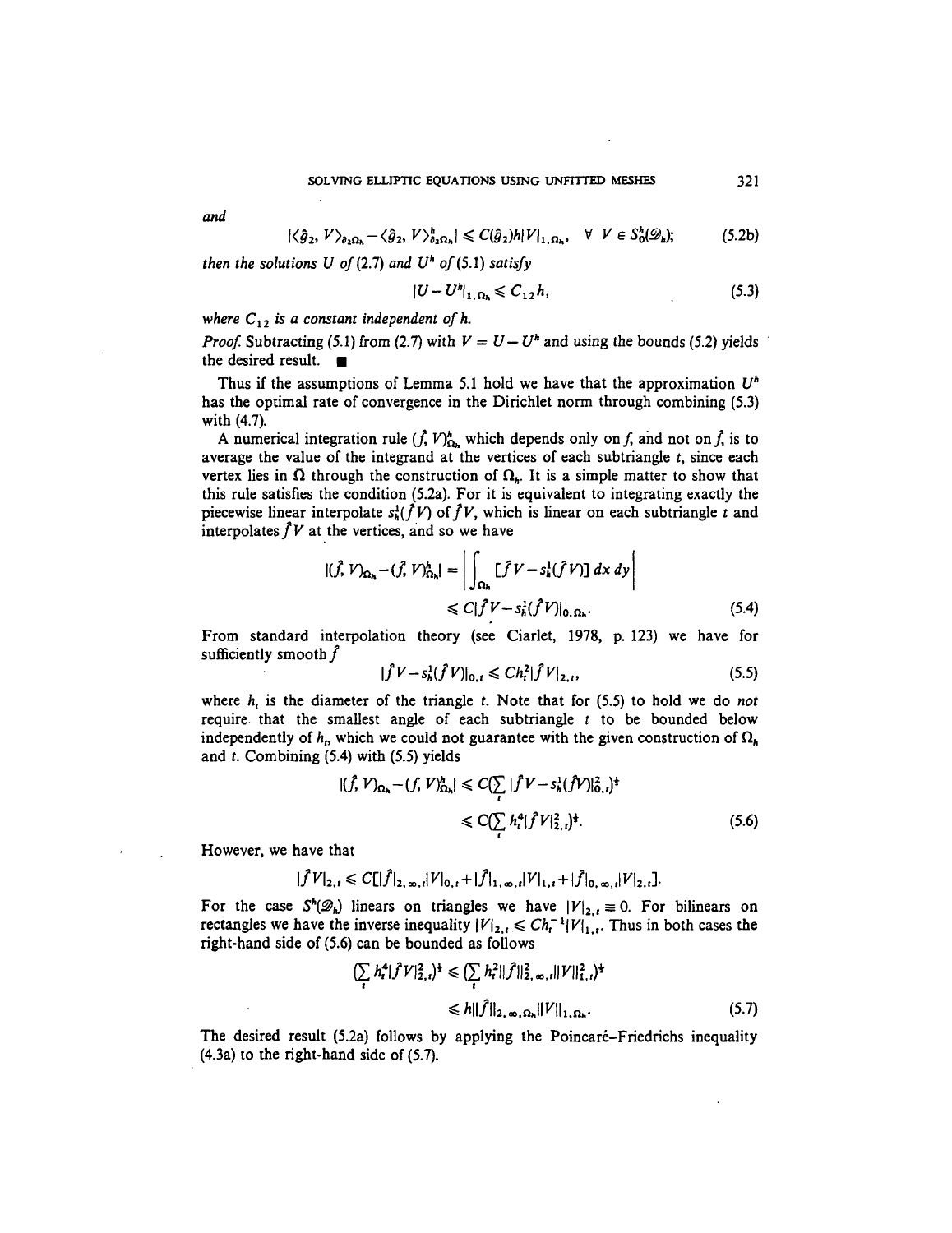If the trapezium rule is used for each section  $e \cap \partial_2 \Omega_h$  of the boundary integral, then once again this rule depends only on  $g_2$ , and not on the extension  $\hat{g}_2$ . However, we shall see that the bound (5.2b) only holds when  $S^{\prime}(\mathscr{D}_{\mathbf{b}})$  is the space of piecewise linear functions on triangles. In the case of bilinears on rectangles a higher order numerical integration rule, such as Simpson's rule, has to be used to satisfy the bound (5.2b) with the disadvantage that it is dependent on the extension  $\hat{g}_2$ . The trapezium rule on the boundary edge  $[0, h_e] \equiv e \cap \partial_2 \Omega_h$  is equivalent to integrating exactly the linear interpolate  $q_h^1(\hat{g}_2 V)$  of  $\hat{g}_2 V$ , which is linear on  $e \cap \partial_2 \Omega_h$  and interpolates  $\hat{g}_2 V$  at the end points, and so we have

$$
|\langle \hat{g}_2, V \rangle_{\partial_2 \Omega_h} - \langle \hat{g}_2, V \rangle_{\partial_2 \Omega_h}^h| \leq C |\hat{g}_2 V - q_h^1(\hat{g}_2 V)|_{0, \partial_2 \Omega_h}
$$
  

$$
\leq C \left[ \sum_i h_e^4 |\hat{g}_2 V|_{2, e \cap \partial_2 \Omega_h}^2 \right]^{\frac{1}{4}},
$$
 (5.8)

for sufficiently smooth  $\hat{g}_2$  from standard interpolation theory. Expanding  $|\hat{g}_2 V|_{2,\epsilon \cap \partial_2 \Omega_h}$ , we obtain

$$
|\hat{g}_2 V|_{2,\epsilon \cap \partial_2 \Omega_h} \leq C\{|\hat{g}_2|_{2,\infty,\epsilon \cap \partial_2 \Omega_h}|V|_{0,\epsilon \cap \partial_2 \Omega_h} + |\hat{g}_2|_{1,\infty,\epsilon \cap \partial_2 \Omega_h}|V|_{1,\epsilon \cap \partial_2 \Omega_h} +
$$
  

$$
|\hat{g}_2|_{0,\infty,\epsilon \cap \partial_2 \Omega_h}|V|_{2,\epsilon \cap \partial_2 \Omega_h}\}.
$$

For the case  $S^h(\mathcal{D}_h)$  linears on triangles we have  $|V|_{2,\epsilon \cap \partial_2\Omega_h} \equiv 0$  and applying the inverse inequality

$$
|V|_{1,e\cap \partial_2\Omega_h} \leqslant Ch_{\epsilon}^{-1}|V|_{0,e\cap \partial_2\Omega_h},\tag{5.9}
$$

we obtain

$$
|\hat{g}_2 V|_{2,\epsilon \wedge \partial_2 \Omega_h} \leqslant C(\hat{g}_2) h_e^{-1} |V|_{0,\epsilon \wedge \partial_2 \Omega_h}.
$$
 (5.10)

Substituting (5.10) into (5.8) yields

$$
|\langle \hat{g}_2, V \rangle_{\partial_2 \Omega_h} - \langle \hat{g}_2, V \rangle_{\partial_2 \Omega_h}^h| \leqslant C(\hat{g}_2)h|V|_{0, \partial_2 \Omega_h}
$$

and applying the trace inequality (4.3b) we obtain the desired result (5.2b). For the case  $S^h(\mathscr{D}_h)$  bilinears on rectangles we have the inverse inequalities:

$$
|V|_{2,\epsilon \cap \partial_2 \Omega_h} \leq C h_{\epsilon}^{-1} |V|_{1,\epsilon \cap \partial_2 \Omega_h} \leq C h_{\epsilon}^{-2} |V|_{0,\epsilon \cap \partial_2 \Omega_h},
$$
\n(5.11)

which imply that

$$
|\hat{g}_2 V|_{2,\epsilon \cap \partial_2 \Omega_h} \leqslant C(\hat{g}_2) h_{\epsilon}^{-2} |V|_{0,\epsilon \cap \partial_2 \Omega_h}
$$
\n(5.12)

instead of (5.10). Thus the desired bound (5.2b) is not obtained. Indeed, in practice  $O(h)$  convergence of the error  $u - U^h$  in the Dirichlet norm was not observed in this case.

If Simpson's rule is used for the case  $S^h(\mathscr{D}_h)$  bilinears on quadrilaterals we do recover the bound (5.2b). For Simpson's rule is equivalent to integrating exactly the quadratic interpolate  $q_h^2(\hat{g}_2 V)$  of  $\hat{g}_2 V$  on each segment  $[0, h_e] \equiv e \cap \partial_2 \Omega_h$  and so we have

$$
|\langle \hat{g}_2, V \rangle_{\partial_2 \Omega_h} - \langle \hat{g}_2, V \rangle_{\partial_2 \Omega_h}^h| \leq C |\hat{g}_2 V - q_h^2 (\hat{g}_2 V)|_{0, \partial_2 \Omega_h}
$$
  

$$
\leq C \left[ \sum_{\epsilon} h_{\epsilon}^6 |\hat{g}_2 V|_{3, \epsilon \cap \partial_2 \Omega_h}^2 \right]^{\frac{1}{2}}, \qquad (5.13)
$$

for sufficiently smooth  $\hat{g}_2$ . Expanding  $|\hat{g}_2 V|_{3,\epsilon \cap \partial_2\Omega_h}$  and noting that  $|V|_{3,\epsilon \cap \partial_2\Omega_h} = 0$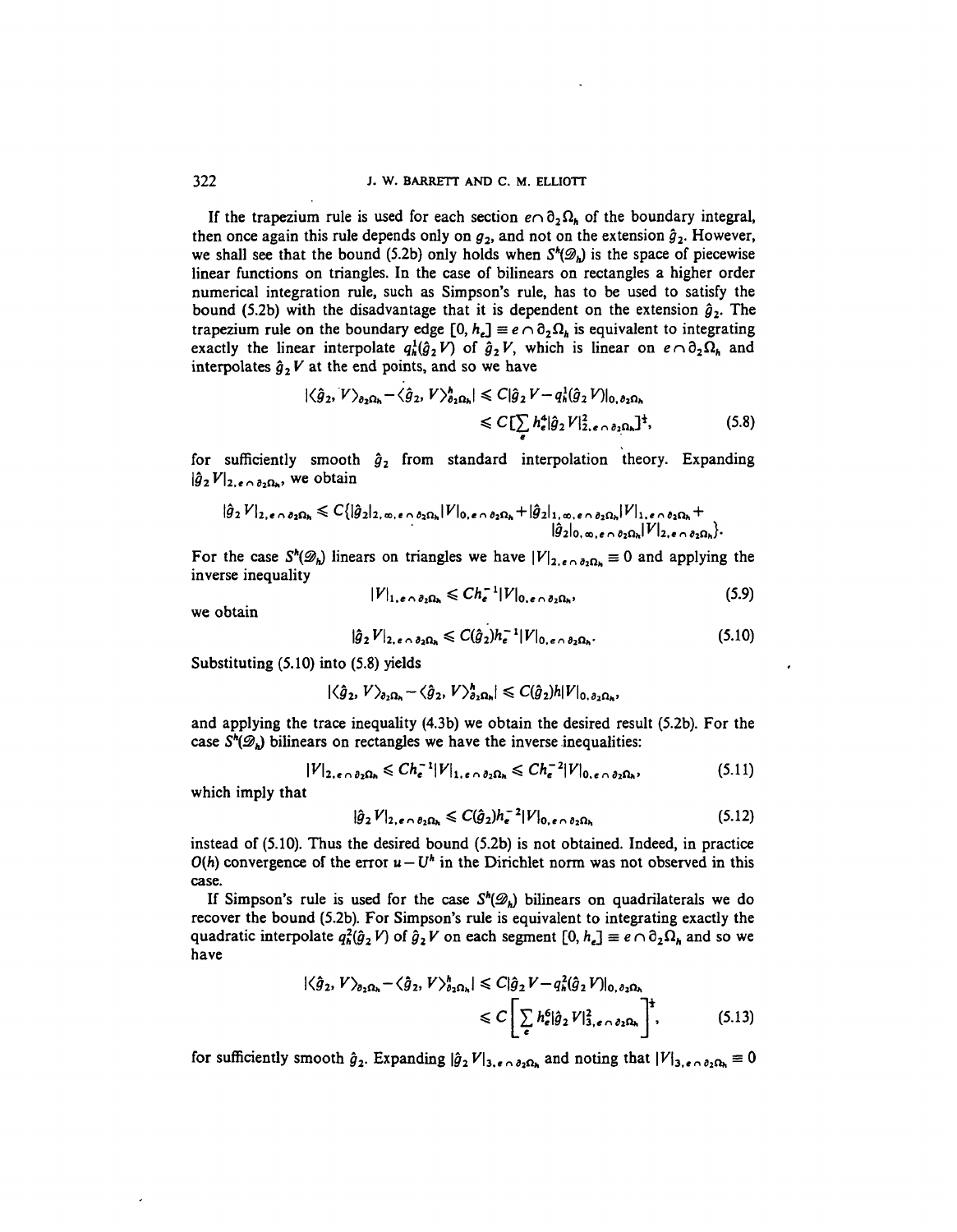| h    | $ u-U^h _{1,\Omega\cap\Omega_h}$ | $ u-U^h _{0,\Omega\cap\Omega_h}$ | $\frac{\text{max}}{\text{nodes}}  u(x_j) - U^h(x_j) $<br>$x_i \in \Omega$ |
|------|----------------------------------|----------------------------------|---------------------------------------------------------------------------|
| 2/4  | 1.13017                          | 0.24544                          | 0-14771                                                                   |
| 2/5  | 0-87594                          | 0-15422                          | 0.07636                                                                   |
| 2/6  | 0.74415                          | 0-10979                          | 0-07993                                                                   |
| 2/8  | 0.55648                          | 0-06120                          | 0-03953                                                                   |
| 2/10 | 0.44503                          | 0.03975                          | 0.03147                                                                   |
| 2/12 | 0.37033                          | 0-02711                          | 0.01819                                                                   |

|                         | TABLE 1 |  |
|-------------------------|---------|--|
| Results for Example 5.1 |         |  |

and using the inverse inequalities (5.11) we obtain

 $\mathbf{r}$ 

$$
\hat{g}_2 V|_{3,\epsilon \cap \partial_2 \Omega_h} \leqslant C(\hat{g}_2) h_e^{-2} |V|_{0,\epsilon \cap \partial_2 \Omega_h}.
$$
\n
$$
(5.14)
$$

Substituting (5.14) into (5.13) and applying the trace inequality yields the desired result (5.2b).

We now report on some numerical examples, each solving a Poisson equation in a square with a section removed. For our trial space we choose piecewise bilinears on squares of size *h,* resulting from a uniform partition of the complete square. Numerical integration of the type described previously in this section is employed.

*Example* 5.1. The domain  $\Omega$  consists of the square  $[-2, 2] \times [-2, 2]$  with the unit disc removed. Dirichlet conditions are specified on the sides of the square and a Neumann condition on  $x^2 + y^2 = 1$  so that the solution *u* of Poisson's equation with  $f = -(x^2 + y^2)$ 

$$
u(r,\theta) = (r^2 + r^{-2})\cos 2\theta + \frac{r^4}{12}[\sin^4 \theta + \cos^4 \theta],
$$
 (5.15)

where

$$
x^2 = x^2 + y^2
$$
 and  $\tan \theta = y/x$ .

From (5.15) we see that  $u_n = (x^4 + y^4)/3$  on  $x^2 + y^2 = 1$  and thus for the extension  $\hat{g}_2$ we choose the obvious candidate  $\hat{g}_2 = (x^4 + y^4)/3$ . Owing to symmetry one can solve this problem in the quadrant  $[0, 2] \times [0, 2]$  with  $x^2 + y^2 \ge 1$ . For our error estimate



FIG. 4. The domain  $\Omega$  for Example 5.2.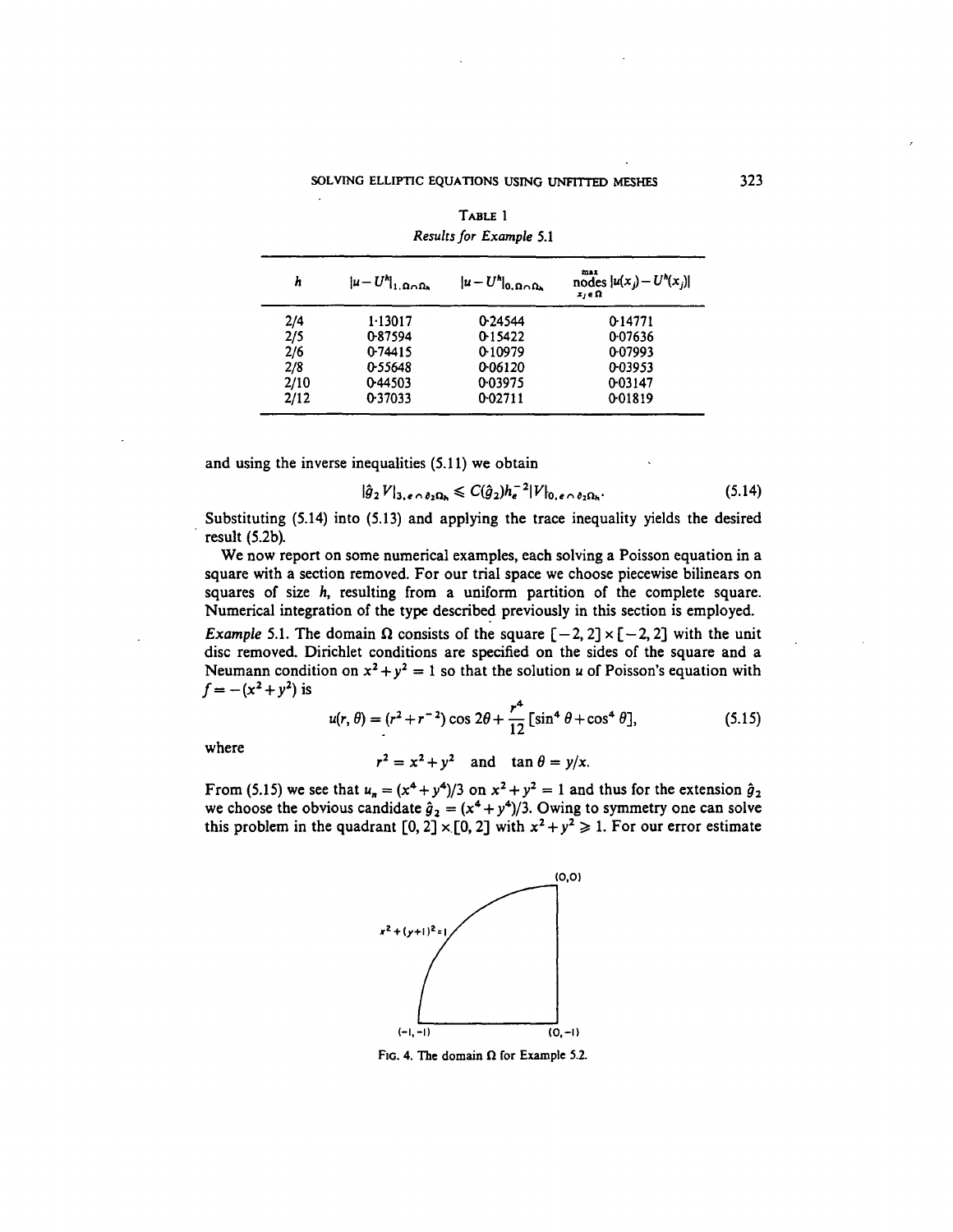| h    | $ u-U^h _{1,\Omega\cap\Omega_h}$ | $ u-U'' _{0,\Omega\cap\Omega_h}$ | max<br>nodes $ u(x_j) - U^h(x_j) $<br>$x_i \in \Omega$ |
|------|----------------------------------|----------------------------------|--------------------------------------------------------|
| 1/4  | 0-14994                          | 0.01014                          | 0.01359                                                |
| 1/5  | 0.12462                          | 0.00661                          | 0.00791                                                |
| 1/6  | 0-10544                          | 0-00484                          | 0-00804                                                |
| 1/8  | 0-07997                          | 0.00274                          | 0-00509                                                |
| 1/10 | 0-06429                          | 0.00177                          | 0.00360                                                |
| 1/12 | 0.05372                          | 0.00126                          | 0.00282                                                |

TABLE 2 *Results for Example* 5.2

to hold we have to construct a domain  $\Omega(h)$  such that (3.3) and (3.5) hold. Clearly this is easily achieved by taking  $\partial_2 \Omega(h)$  to be the circle  $x^2 + y^2 = 1 - C_4 h^2$ , where  $C_4$ is a sufficiently large positive constant such that  $\Omega \subseteq \hat{\Omega}_h \subseteq \hat{\Omega}(h)$ . The error between the true solution and the finite-element solution is shown in Table 1 for various values of  $h$ . We see that the predicted  $O(h)$  convergence in the Dirichlet norm is obtained. Also the  $L^2$  error appears to be  $O(h^2)$  and the maximum error at a node lying inside  $\Omega$  appears to be approximately  $O(h^2)$ , this maximum error usually being attained at a node lying near the boundary  $\partial_2\Omega$ .

*Example* 5.2. The domain  $\Omega$  is depicted in Fig. 4. Dirichlet conditions are specified on the sides  $x = 0$  and  $y = -1$  and a Neumann condition on the curved boundary  $x^2 + (y+1)^2 = 1$  so that the solution *u* of Laplace's equation is

$$
u(r) = \ln r, \tag{5.16}
$$

where

$$
r^2 = (x - 0.25)^2 + y^2.
$$

From (5.16) we see that  $u_n = [x(x-0.25) + y(y+1)]r^{-2}$  on  $x^2 + (y+1)^2 = 1$  and this is what we set the extension  $\hat{g}_2$  to be. From the results given in Table 2 we see that the error in the Dirichlet norm is  $O(h)$ , the error in  $L_2$  norm is  $O(h^2)$  and the maximum nodal error is approximately  $O(h^2)$ . Since  $\Omega$  is convex, we have  $\Omega_h \subseteq \Omega$ and so we can take  $\Omega = \Omega$  to apply our error estimate.

TABLE 3 *Results for Example* 5.3

| h    | $ u-U^h _{1,\Omega\cap\Omega_h}$ | $ u-U^h _{0,\Omega\cap\Omega_h}$ | max<br>nodes $ u(x_j) - U^h(x_j) $<br>$x_i \in \Omega$ |
|------|----------------------------------|----------------------------------|--------------------------------------------------------|
| 1/4  | 0.07378                          | 0-00838                          | 0-03063                                                |
| 1/5  | 0.05880                          | 0.00609                          | 0-01386                                                |
| 1/6  | 0.04943                          | 0.00475                          | 0.01624                                                |
| 1/8  | 0.03494                          | 0.00201                          | 0-00715                                                |
| 1/10 | 0.02804                          | 0.00142                          | 0-00505                                                |
| 1/12 | 0.02350                          | 0.00090                          | 0.00326                                                |